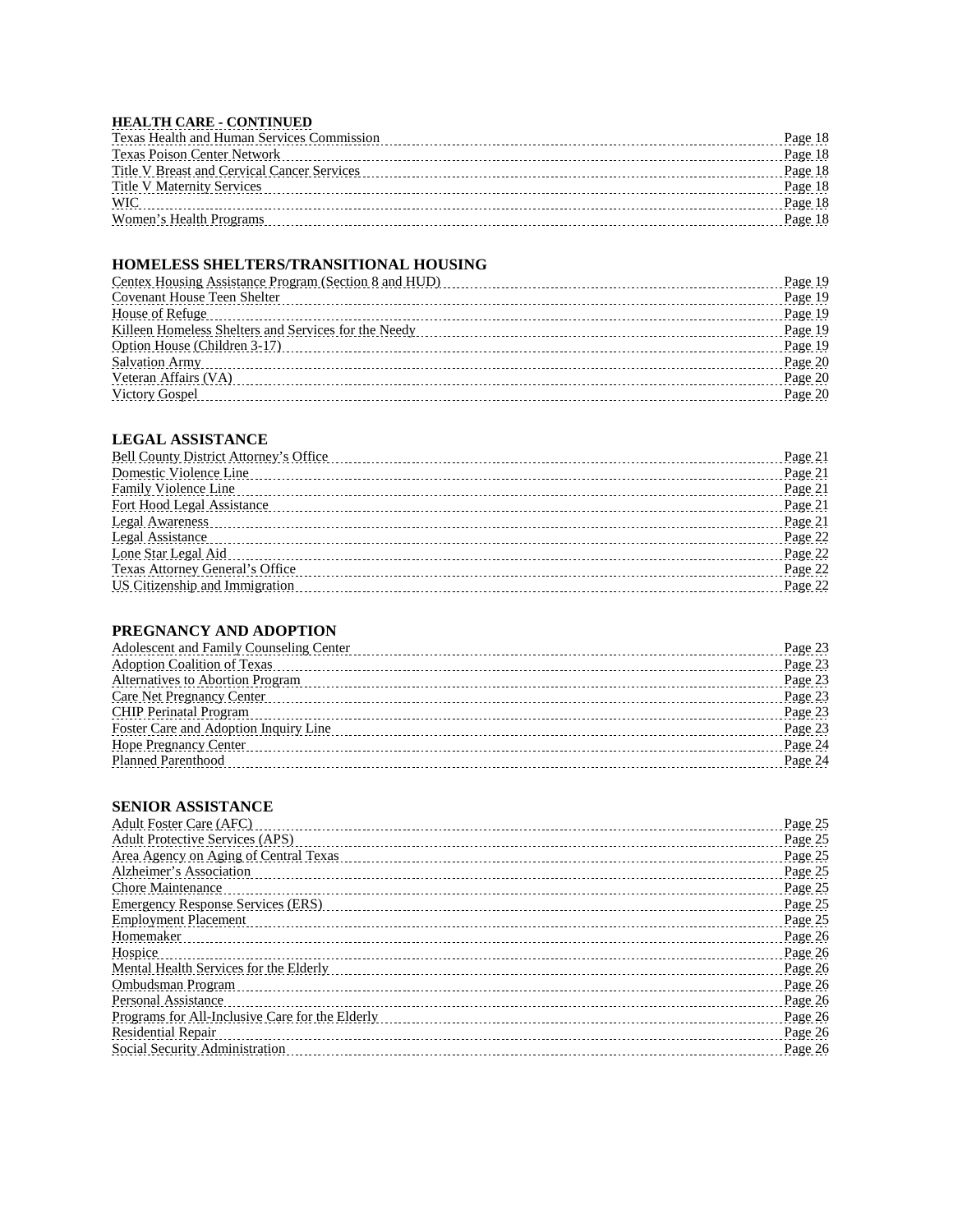# **ALCOHOL & DRUGS ABUSE**

| Agency/<br>Program                         | Description                                                                                                                                                                                                                       | Ages<br>Served  | Phone/Hotlines                                                                           | Hours                                                                      | <b>Important Additional</b><br>Information                                                                                                                                                                                                                                                                           |
|--------------------------------------------|-----------------------------------------------------------------------------------------------------------------------------------------------------------------------------------------------------------------------------------|-----------------|------------------------------------------------------------------------------------------|----------------------------------------------------------------------------|----------------------------------------------------------------------------------------------------------------------------------------------------------------------------------------------------------------------------------------------------------------------------------------------------------------------|
| Al-Anon                                    | Al-Anon is a mutual support<br>group of peers who share<br>their experience in applying<br>the Al-Anon principles to<br>problems related to the<br>effects of a problem drinker<br>in their lives.                                | All<br>Ages     | Hotline:<br>1-800-425-2666<br>Austin:<br>512-441-8591                                    | Monday $-$<br>Friday<br>$7:00am -$<br>5:00pm                               | For more info visit:<br>www.al-anon.alateen.org<br>*Multiple meetings. Call to find<br>locations and times.                                                                                                                                                                                                          |
| Alcoholics<br>Anonymous<br>(AA)            | Alcoholics Anonymous® is<br>a fellowship of men and<br>women who share their<br>experience, strength and<br>hope with each other that<br>they may solve their<br>common problem and help<br>others to recover from<br>alcoholism. | All<br>Ages     | Copperas Cove:<br>254-547-7155<br>Fort Hood:<br>254-268-5188<br>Killeen:<br>254-634-5959 | Vary depending<br>on location                                              | For more info visit:<br>www.aa.org<br>*Multiple meetings. Call to find<br>locations and times.                                                                                                                                                                                                                       |
| American<br>Cancer<br>Society Quit<br>Line | Quitting tobacco is not easy,<br>but it can be done. Whether<br>you're a smoker, someone<br>who uses smokeless tobacco,<br>or just someone trying to<br>help a friend or loved one,<br>you'll find the information<br>you need.   | All<br>Ages     | Hotline:<br>1-800-227-2345                                                               | Hotlines: 24<br>hours<br>Live Chat:<br>Monday-<br>Friday<br>8:00am -6:30pm | The American Cancer Society has<br>many programs and services to<br>help you understand cancer, get<br>practical help like rides to<br>treatment or a place to stay, and<br>find emotional support. We can<br>also connect you to valuable<br>resources in your community.<br>For more info visit:<br>www.cancer.org |
| American<br>Lung<br>Association            | Freedom From Smoking®<br>Online, or FFS Online, is a<br>program specifically<br>designed for adults, who<br>want to quit smoking. It's an<br>adaptation of the American<br>Lung Association's gold<br>standard.                   | Adults<br>$18+$ | Hotline:<br>1-800-586-4872                                                               | 24 Hours                                                                   | For more info visit:<br>www.ffsonline.org                                                                                                                                                                                                                                                                            |
| Army<br>Substance<br>Abuse<br>Program      | The Fort Hood Army<br><b>Substance Abuse Program's</b><br>mission is to strengthen the<br>overall effectiveness of the<br>Army's total workforce and<br>to enhance the combat<br>readiness of its soldiers.                       | Adults<br>$18+$ | 254-287-2892<br>Reference Desk:<br>254-287-7575                                          | Monday $-$<br>Friday<br>$9:00am -$<br>5:00pm                               | For more info visit<br>www.hood.army.mil                                                                                                                                                                                                                                                                             |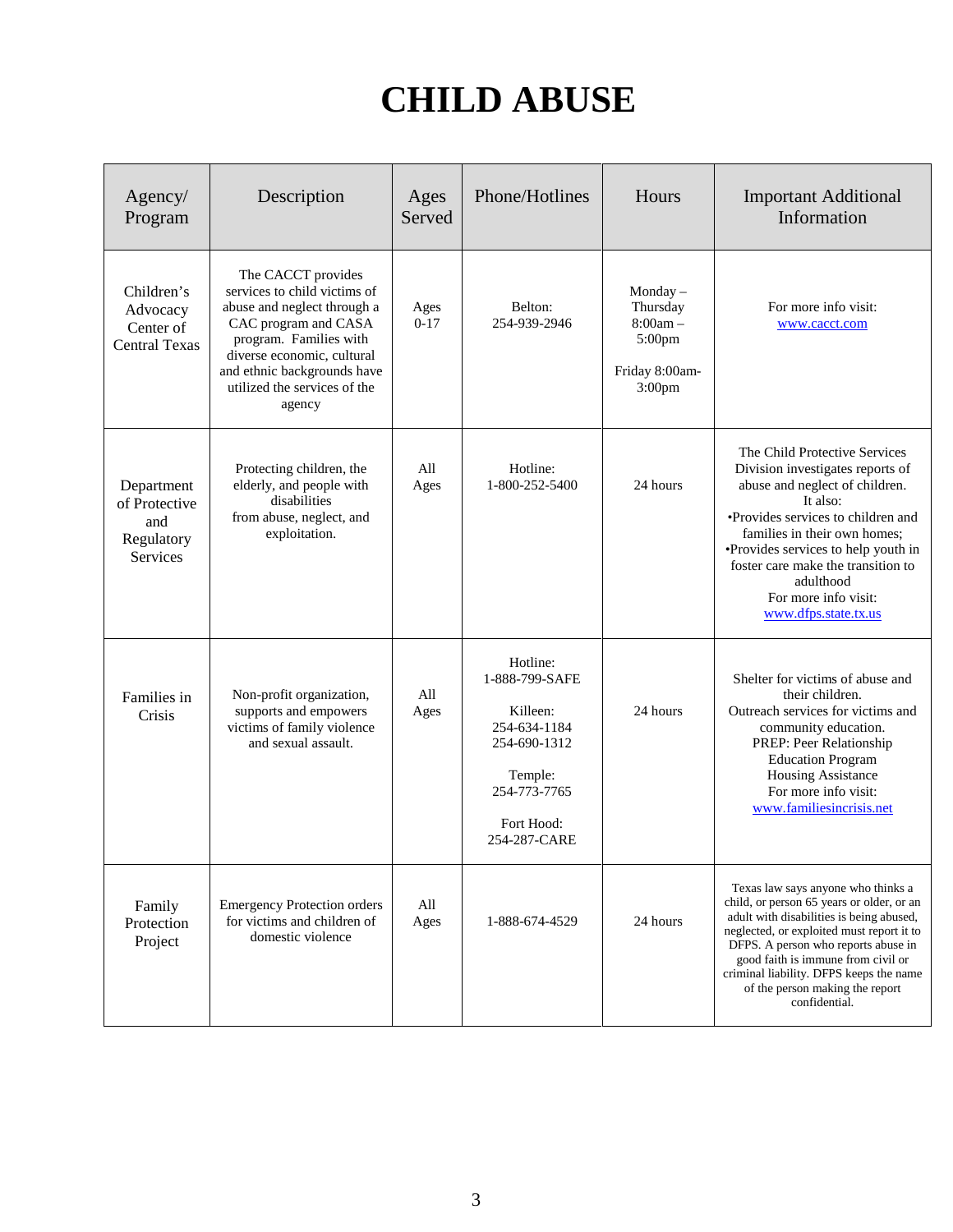# **CHILD CARE**

| Agency/<br>Program                                                       | Description                                                                                                                                                                                                                                                                                                                           | Ages<br>Served                                                             | Phone/Hotlines                                                             | Hours                                     | <b>Important Additional</b><br>Information                                                       |
|--------------------------------------------------------------------------|---------------------------------------------------------------------------------------------------------------------------------------------------------------------------------------------------------------------------------------------------------------------------------------------------------------------------------------|----------------------------------------------------------------------------|----------------------------------------------------------------------------|-------------------------------------------|--------------------------------------------------------------------------------------------------|
| Boys & Girls<br>Club of<br><b>Central Texas</b>                          | Provides a variety of<br>grouped and individual<br>recreational, educational and<br>social programs.                                                                                                                                                                                                                                  | $6 - 18$<br>Years<br>Old                                                   | 254-634-0308                                                               | Vary by location                          | For more info visit:<br>www.bgctx.org                                                            |
| Child Care<br>Management<br>Services                                     | *Offer families an expanded<br>choice of accessible child<br>care arrangements<br>*Offer families an<br>identifiable source of child<br>care information and<br>financial assistance                                                                                                                                                  | All<br>Ages                                                                | Toll Free:<br>1-800-647-6558<br>Killeen:<br>254-200-2250                   | Monday-<br>Friday<br>$8:00am -$<br>5:00pm | For more info visit:<br>www.ruralcapitalworkforce.com                                            |
| Child Support<br>Division of<br>the Office of<br>the Attorney<br>General | As the official child support<br>enforcement agency for the<br>State of Texas, the Office of<br>the Attorney General<br>provides services for parents<br>who wish to obtain or<br>provide support for their<br>children.                                                                                                              | All<br>Ages                                                                | Toll Free:<br>1-800-252-8014                                               | Vary by Office                            | For more info visit:<br>www.oag.state.tx.us                                                      |
| Day Care<br>Licensing<br>Office                                          | Is responsible for protecting<br>the health, safety, and<br>wellbeing of children who<br>attend or reside in regulated<br>child-care facilities and<br>homes.                                                                                                                                                                         | Provider<br>can care<br>for<br>children<br>$from 0-$<br>17 years<br>of age | Toll Free:<br>1-800-862-5252<br>Copperas Cove:<br>254-547-4286<br>Ext. 221 | 24<br>Hours                               | For more info visit:<br>www.txchildcaresearch.org                                                |
| Military Child<br>and Youth<br><b>Services</b>                           | CYS Services supports the<br>Soldier which in turn<br>enhances Army readiness. In<br>other words, a Soldier can<br>concentrate on his/her<br>mission knowing that their<br>children and youth are safe<br>and supervised by trained<br>and professional staff<br>members while participating<br>in quality developmental<br>programs. | All<br>Ages                                                                | Fort Hood:<br>254-287-8029                                                 | 24<br>Hours                               | Must be active duty military or<br>dependent.<br>For more info visit:<br>www.myarmyonesource.com |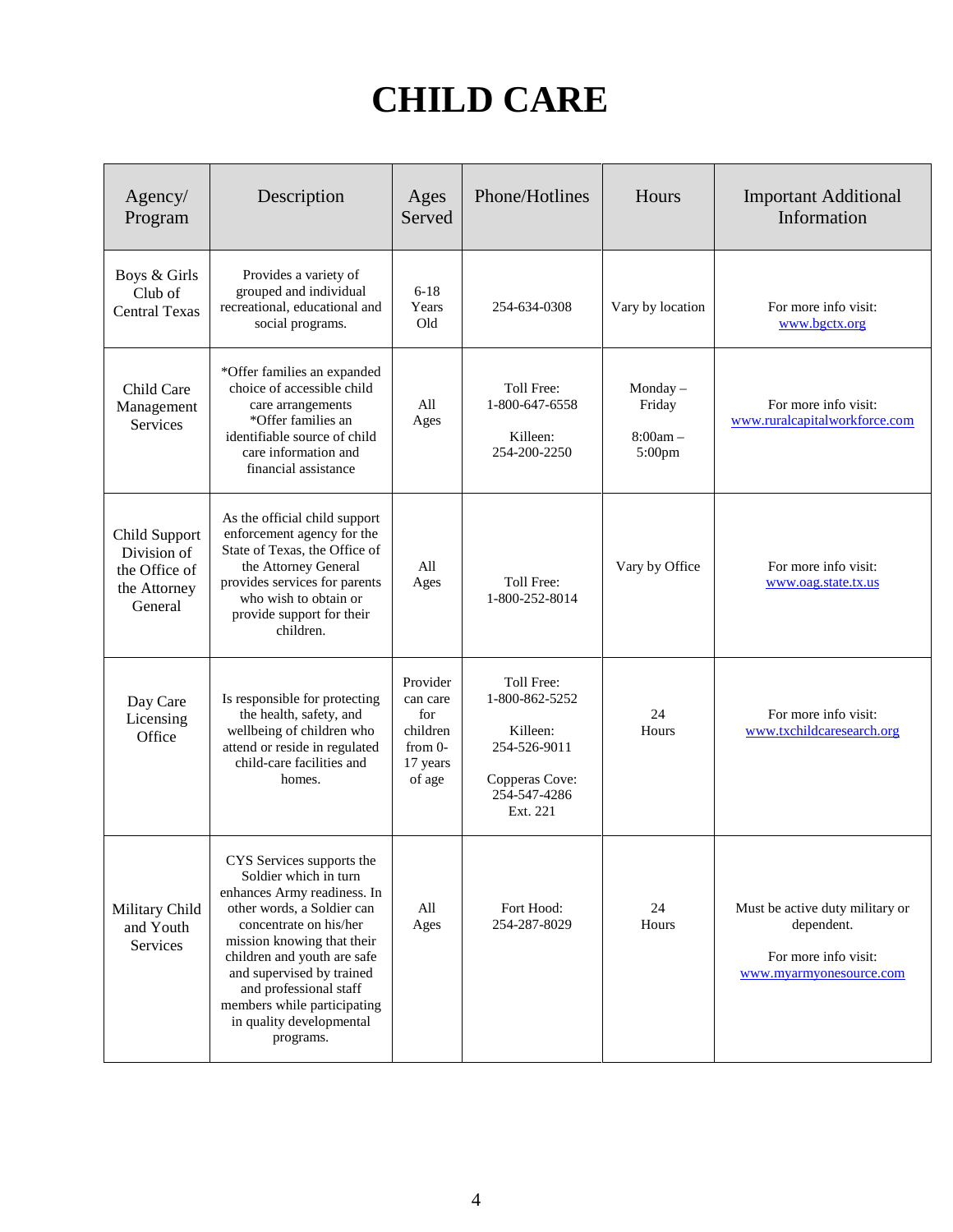### CHILD CARE CONTINUED

| Agency/<br>Program                                                     | Description                                                                                                                                                                                                                                                                                                                                                                                                                                                   | Ages<br>Served              | Phone/Hotlines                  | Hours                                          | <b>Important Additional</b><br>Information                                                                                   |
|------------------------------------------------------------------------|---------------------------------------------------------------------------------------------------------------------------------------------------------------------------------------------------------------------------------------------------------------------------------------------------------------------------------------------------------------------------------------------------------------------------------------------------------------|-----------------------------|---------------------------------|------------------------------------------------|------------------------------------------------------------------------------------------------------------------------------|
| Safe<br>Riders/Child<br>Health and<br><b>Safety Branch</b>             | Child car seat distribution<br>and Education program.<br>Provides one child seat to a<br>family who attends a one-<br>hour class about child<br>passenger safety. A vehicle<br>is required.                                                                                                                                                                                                                                                                   | $0 - 8$<br>Years<br>old     | 1-800-252-8255                  | 24<br>Hours                                    | For more info visit:<br>www.dshs.state.tx.us/saferiders                                                                      |
| <b>Single Parent</b><br>and<br>Homemaker<br>Support<br><b>Services</b> | Provides support to<br>students seeking a degree or<br>certificate by providing<br>childcare assistance to<br>encourage completion of<br>educational goals. The<br>recipients of assistance under<br>this program are also<br>eligible for those services<br>listed under Section I of the<br>Single Parent/Homemaker<br>Services program                                                                                                                     | $17+$                       | Killeen:<br>254-526-1192        | Monday $-$<br>Thursday<br>$7:00am -$<br>5:00pm | Must be a current student at<br>Central Texas College and meet<br>other requirements.<br>For more info visit:<br>www.ctc.edu |
| <b>YMCA</b>                                                            | The mission of the Armed<br>Services YMCA, on behalf<br>of the Nation Council of<br>Young Men's Christian<br>Associations of the United<br>States of America, is to put<br>Christian Principles into<br>practice through educational,<br>recreational, social and<br>religious programs and<br>services for military<br>personnel, both single and<br>married and their family<br>members. The mission is<br>carried out in cooperation<br>with the military. | $6 - 17$<br>Years of<br>Age | Harker Heights:<br>254-690-9622 | Vary by<br>location.                           | For more info visit:<br>www.ymca.net                                                                                         |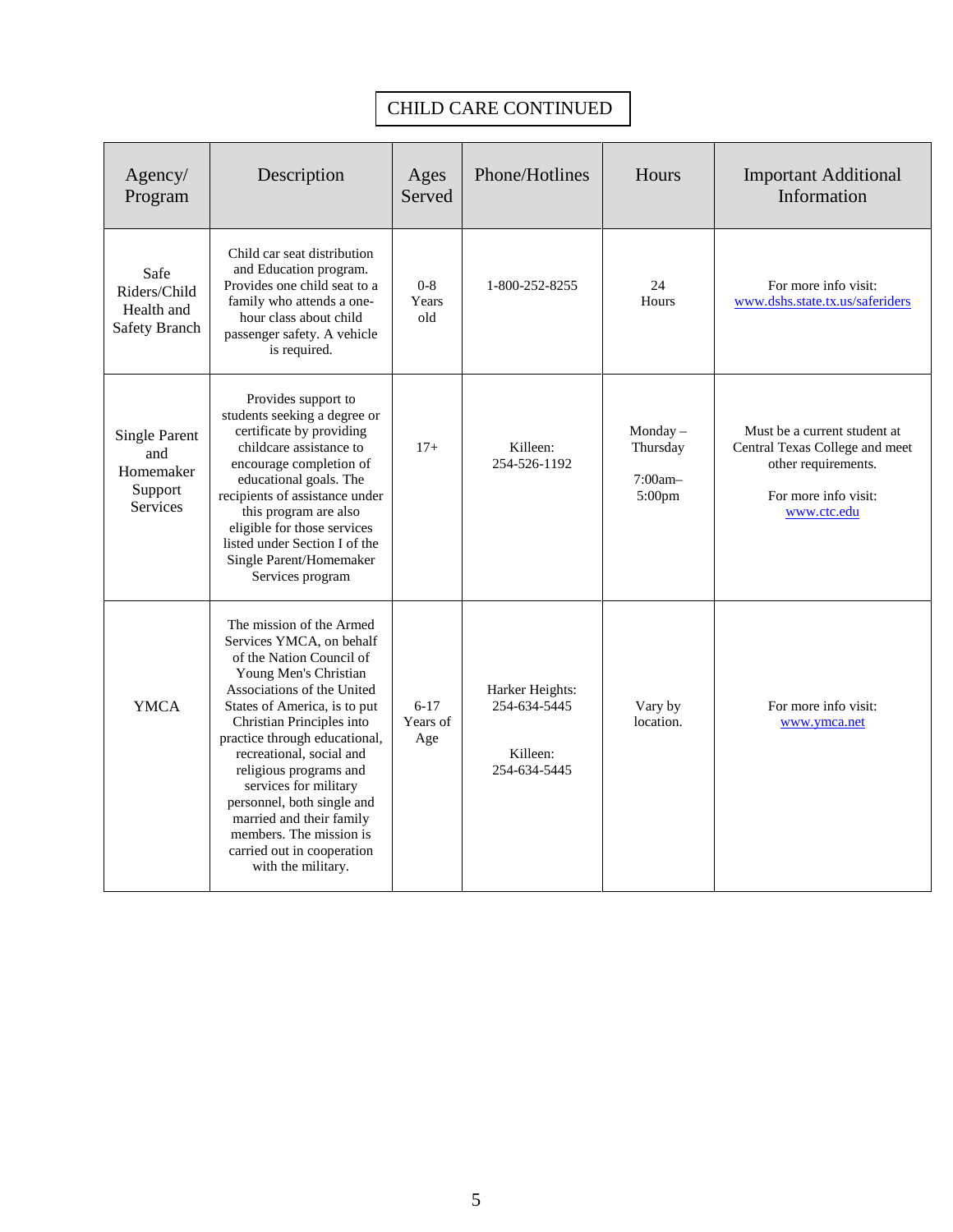### **COUNSELING (FAMILY AND AT RISK YOUTH)**

| Agency/<br>Program                                  | Description                                                                                                                                                                 | Ages<br>Served            | Phone/Hotlines                                                                           | Hours                                        | <b>Important Additional</b><br>Information                                                                                |
|-----------------------------------------------------|-----------------------------------------------------------------------------------------------------------------------------------------------------------------------------|---------------------------|------------------------------------------------------------------------------------------|----------------------------------------------|---------------------------------------------------------------------------------------------------------------------------|
| Aware<br><b>Central Texas</b>                       | Our mission is the<br>prevention of child abuse,<br>neglect, and family violence.<br>We hope to break the cycle<br>of abuse in families through<br>awareness and education. | All<br>Ages               | 254-939-7582                                                                             | Monday $-$<br>Friday<br>$8:30am -$<br>5:00pm | For more info visit:<br>www.awarecentraltexas.org                                                                         |
| Cedar Crest<br>Children's<br>Clinic                 | General Child Health Care                                                                                                                                                   | $0-17$<br>Years of<br>Age | Killeen:<br>254-519-4162                                                                 | Monday $-$<br>Friday<br>7:30am-<br>5:00pm    | For more info visit:<br>www.cedarcresthospital.com                                                                        |
| <b>Central Texas</b><br>Youth<br>Services<br>Bureau | Youth support for all<br>concerns.                                                                                                                                          | $3-17$<br>Years of<br>Age | Hotline:<br>1-800-421-TEEN<br>Killeen:<br>254-529-3160<br>Copperas Cove:<br>254-248-1998 | 24 Hours<br>(Hotline)                        | For more info visit:<br>www.cebtraktexasyouthservices.org                                                                 |
| Child Help                                          | A national non-profit<br>organization dedicated to<br>helping victims of child<br>abuse and neglect and at-risk<br>children.                                                | All<br>Ages               | 1-800-422-4453                                                                           | 24<br>Hours                                  | For more info visit:<br>www.childhelp.org                                                                                 |
| Children's<br>Mental Health<br>Services             | For persons suffering from<br>mental illness and their<br>family members.                                                                                                   | All<br>Ages               | Copperas Cove:<br>254-547-5914<br>Killeen:<br>254-526-4146<br>Temple:<br>254-791-0002    | Vary by<br>locations                         | For more info visit:<br>www.txchildren.org                                                                                |
| Family<br>Hospice                                   | Temporary housing for<br>families of hospital patients.                                                                                                                     | All<br>Ages               | Killeen:<br>254-526-0044<br>Temple:<br>254-742-2000                                      | Vary by location                             | Call to find locations and<br>availability.                                                                               |
| Fort Hood<br>Crisis Line                            | Offers services to adult<br>victims of assault and<br>domestic violence.                                                                                                    | $18+$                     | 1-888-799-SAFE                                                                           | 24<br>Hours                                  | Must be active duty military or<br>dependent.<br>For more info visit:<br>www.fthood.healthandperformancesolu<br>tions.net |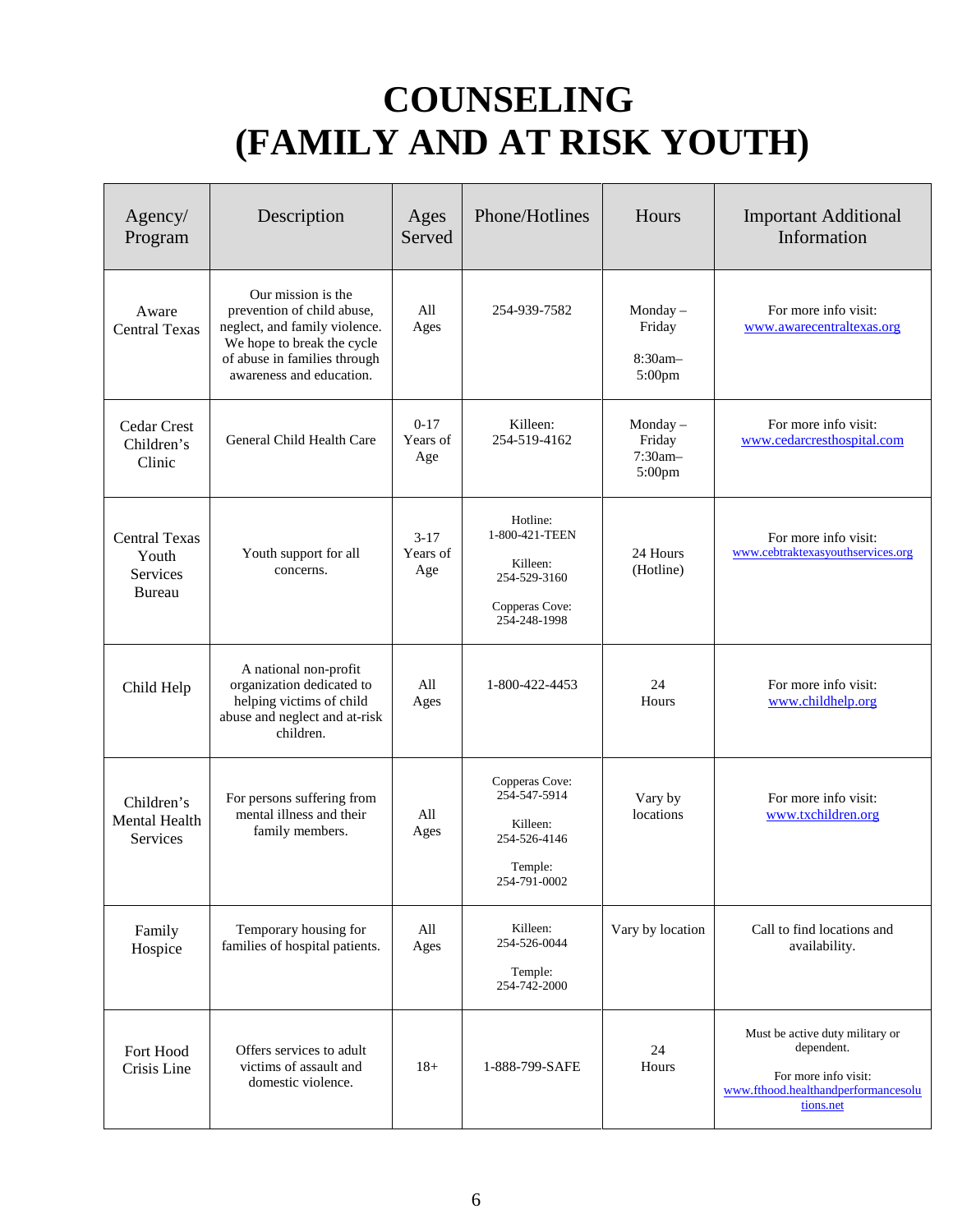# **CHILD CARE**

| Agency/<br>Program                                                       | Description                                                                                                                                                                                                                                                                                                                           | Ages<br>Served                                                             | Phone/Hotlines                                                            | Hours                                           | <b>Important Additional</b><br>Information                                                       |
|--------------------------------------------------------------------------|---------------------------------------------------------------------------------------------------------------------------------------------------------------------------------------------------------------------------------------------------------------------------------------------------------------------------------------|----------------------------------------------------------------------------|---------------------------------------------------------------------------|-------------------------------------------------|--------------------------------------------------------------------------------------------------|
| Boys & Girls<br>Club of<br><b>Central Texas</b>                          | Provides a variety of<br>grouped and individual<br>recreational, educational and<br>social programs.                                                                                                                                                                                                                                  | $6 - 18$<br>Years<br>Old                                                   | 254-634-0308                                                              | Vary by location                                | For more info visit:<br>www.bgctx.org                                                            |
| Child Care<br>Management<br>Services                                     | *Offer families an expanded<br>choice of accessible child<br>care arrangements<br>*Offer families an<br>identifiable source of child<br>care information and<br>financial assistance                                                                                                                                                  | All<br>Ages                                                                | Toll Free:<br>1-800-647-6558<br>Killeen:<br>254-200-2250                  | Monday $-$<br>Friday<br>$8:00am -$<br>$5:00$ pm | For more info visit:<br>www.ruralcapitalworkforce.com                                            |
| Child Support<br>Division of<br>the Office of<br>the Attorney<br>General | As the official child support<br>enforcement agency for the<br>State of Texas, the Office of<br>the Attorney General<br>provides services for parents<br>who wish to obtain or<br>provide support for their<br>children.                                                                                                              | All<br>Ages                                                                | Toll Free:<br>1-800-252-8014                                              | Vary by Office                                  | For more info visit:<br>www.oag.state.tx.us                                                      |
| Day Care<br>Licensing<br>Office                                          | Is responsible for protecting<br>the health, safety, and<br>wellbeing of children who<br>attend or reside in regulated<br>child-care facilities and<br>homes.                                                                                                                                                                         | Provider<br>can care<br>for<br>children<br>from $0-$<br>17 years<br>of age | Toll Free:<br>1-800-862-525<br>Copperas Cove:<br>254-547-4286<br>Ext. 221 | 24<br>Hours                                     | For more info visit:<br>www.txchildcaresearch.org                                                |
| Military Child<br>and Youth<br>Services                                  | CYS Services supports the<br>Soldier which in turn<br>enhances Army readiness. In<br>other words, a Soldier can<br>concentrate on his/her<br>mission knowing that their<br>children and youth are safe<br>and supervised by trained<br>and professional staff<br>members while participating<br>in quality developmental<br>programs. | All<br>Ages                                                                | Fort Hood:<br>254-287-8029                                                | 24<br>Hours                                     | Must be active duty military or<br>dependent.<br>For more info visit:<br>www.myarmyonesource.com |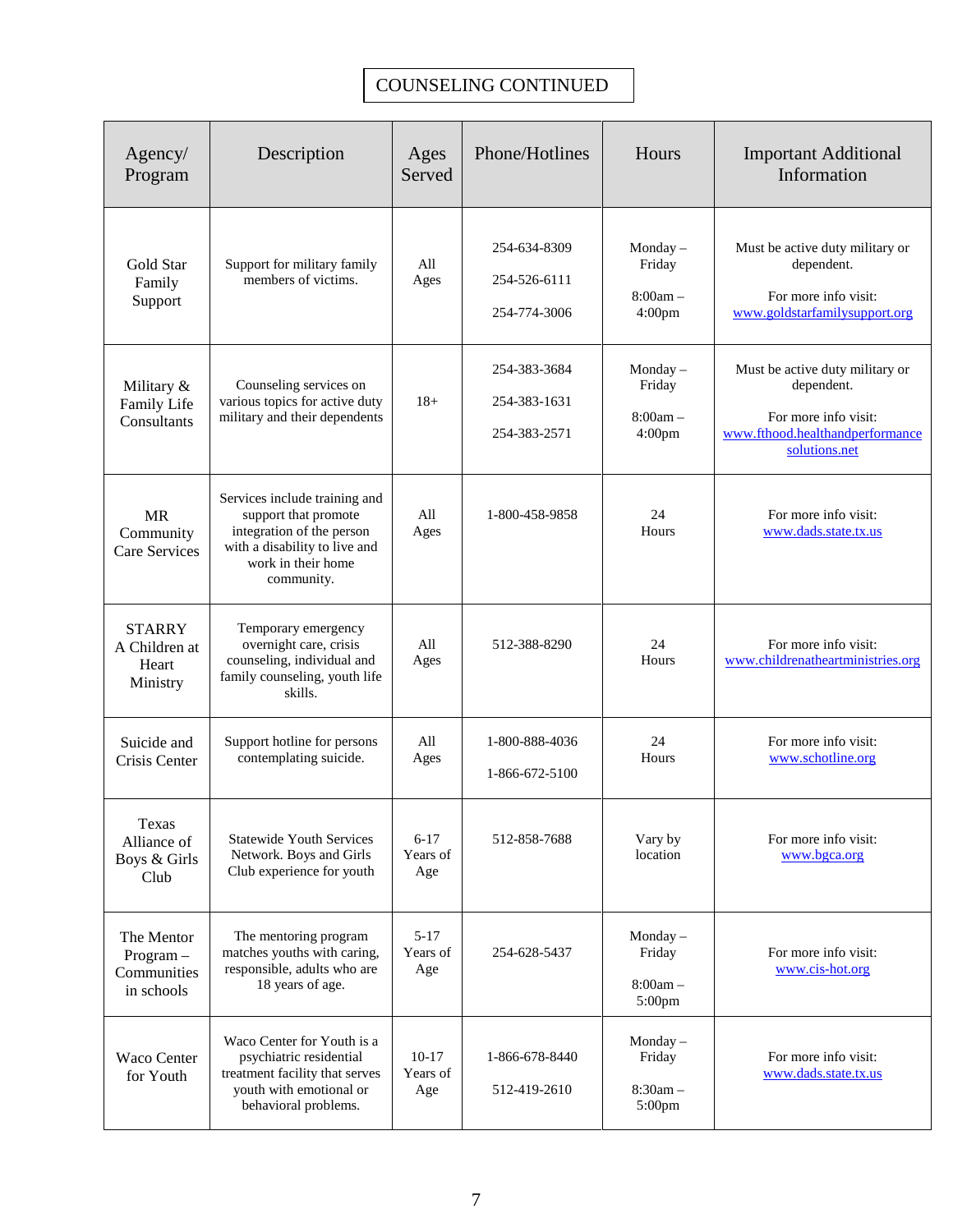### **DEVELOPMENTAL DELAYS OR DISABILITIES**

| Agency/<br>Program                                                      | Description                                                                                                                                                                            | Ages<br>Served            | Phone/Hotlines                                             | Hours                                    | <b>Important Additional</b><br>Information         |
|-------------------------------------------------------------------------|----------------------------------------------------------------------------------------------------------------------------------------------------------------------------------------|---------------------------|------------------------------------------------------------|------------------------------------------|----------------------------------------------------|
| Advocacy<br>Inc.                                                        | Brings healing to children<br>and adults who are victims<br>of crime, and facilitates<br>change to end violence.                                                                       | All<br>Ages               | 1-800-252-9108                                             | 24<br>Hours                              | For more info visit:<br>www.advocacycntr.org       |
| Association<br>for Retarded<br>Citizens of<br><b>Bell County</b>        | The Arc of the United States<br>is the an organization serving<br>people with intellectual and<br>developmental disabilities.                                                          | All<br>Ages               | 254-690-2429<br>254-298-7108<br>Hotline:<br>1-800-252-9729 | 24<br>Hours<br>(Hotline)                 | For more info visit:<br>www.thearcoftexas.org      |
| <b>Bell County</b><br>Rehab for<br>Children<br>Center                   | The treatment center<br>provides residential short-<br>term treatment and<br>residential long-term<br>treatment care.                                                                  | $0-18$<br>Years of<br>Age | Temple:<br>254-778-6785                                    | Monday-Friday<br>$6:30am -$<br>$6:00$ pm | Call for more info and locations.                  |
| Children with<br>Special<br><b>Health Care</b><br>Needs                 | The Children with Special<br>Health Care Needs<br>(CSHCN) Services Program<br>helps<br>•children with special health-<br>care needs and<br>•people of any age with<br>cystic fibrosis. | All<br>Ages               | 1-800-252-8023                                             | 24<br>Hours                              | For more info visit:<br>www.dshs.state.tx.us/cshcn |
| Community<br>Living<br>Assistance<br>and Support<br>Services<br>(CLASS) | Home and community-based<br>services to people with<br>"related conditions."<br>Services include habilitation<br>services, adaptive aids,<br>medical supplies, and<br>nursing.         | All<br>Ages               | 1-800-458-9858                                             | 24<br>Hours                              | For more info visit:<br>www.dads.state.tx.us       |
| Deaf/Blind/<br>Multiple<br><b>Disabilities</b><br>Program<br>(DBMD)     | Services include, but are not<br>limited to habilitation,<br>assisted living, adaptive aids,<br>and minor home<br>modifications.                                                       | $18+$                     | 1-800-458-9858                                             | 24<br>Hours                              | For more info visit:<br>www.dads.state.tx.us       |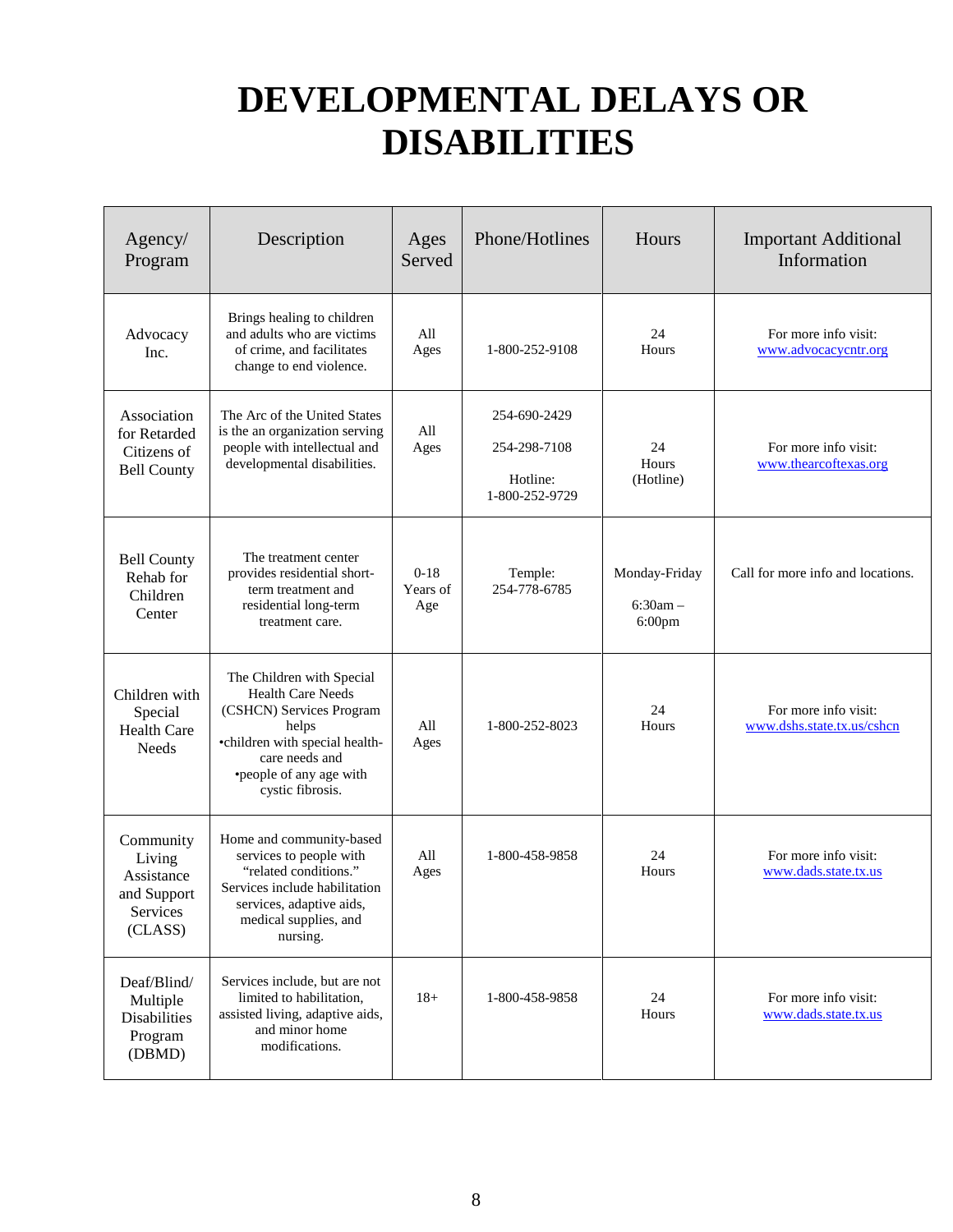#### DEVELOPMENTAL DELAYS OR DISABILITIES CONTINUED

| Agency/<br>Program                                                          | Description                                                                                                                                                          | Ages<br>Served              | Phone/Hotlines                                                                | Hours                    | <b>Important Additional</b><br>Information                      |
|-----------------------------------------------------------------------------|----------------------------------------------------------------------------------------------------------------------------------------------------------------------|-----------------------------|-------------------------------------------------------------------------------|--------------------------|-----------------------------------------------------------------|
| Early<br>Childhood<br>Intervention<br>(ECI)                                 | Early Childhood Intervention<br>(ECI) helps babies and<br>toddlers, ages birth to 3, with<br>disabilities or delays in their<br>development.                         | $0 - 3$<br>Years of<br>Age  | Hotline:<br>1-800-250-2246<br>Harker Heights:<br>254-699-2090<br>254-628-5115 | 24<br>Hours<br>(Hotline) | For more info visit:<br>www.childteam.org                       |
| Home and<br>Community-<br><b>Based</b><br>Services<br>(HCS)                 | In-home or residential<br>assistance, day habilitation,<br>case management, respite<br>care, dental treatment, and<br>adaptive aids.                                 | All<br>Ages                 | 1-800-458-9858                                                                | 24<br>Hours              | For more info visit:<br>www.dads.state.tx.us                    |
| In-Home<br>Family<br>Support<br>Program<br>(IHFSP)                          | Direct grant benefits are<br>provided to eligible<br>individuals with physical<br>disabilities to purchase<br>services that enable them to<br>live in the community. | $4+$                        | 1-800-458-9858                                                                | 24<br>Hours              | For more info visit:<br>www.dads.state.tx.us                    |
| Intermediate<br>Care<br>Facilities for<br>Mental<br>Retardation<br>(ICF/MR) | Provide residential services<br>for individuals with mental<br>retardation or related<br>conditions                                                                  | All<br>Ages                 | 1-800-458-9858                                                                | 24<br>Hours              | For more info visit:<br>www.dads.state.tx.us                    |
| Parents and<br>Special<br>Education<br>Hotline                              | This toll free message line is<br>reserved for parents and<br>other family members who<br>have questions about student<br>rights and regulatory<br>requirements.     | All<br>Ages                 | 1-800-252-9668                                                                | 24<br>Hours              | For more info visit:<br>www.tea.state.tx.us                     |
| Program for<br>Amplification<br>for Children<br>of Texas<br>(PACT)          | Serves Texas children from<br>birth through 20 years of age<br>who have hearing loss that<br>causes a problem in school.                                             | $0 - 20$<br>Years of<br>Age | 1-800-252-8023                                                                | 24<br>Hours              | For more info visit:<br>www.tmhp.com/Pages/Topics/PAC<br>T.aspx |
| <b>Texas Home</b><br>Living<br>Program                                      | Community-based services<br>and supports for eligible<br>individuals who live in their<br>own homes or their families'<br>homes.                                     | All<br>Ages                 | 1-800-458-9858                                                                | 24<br>Hours              | For more info visit:<br>www.dads.state.tx.us                    |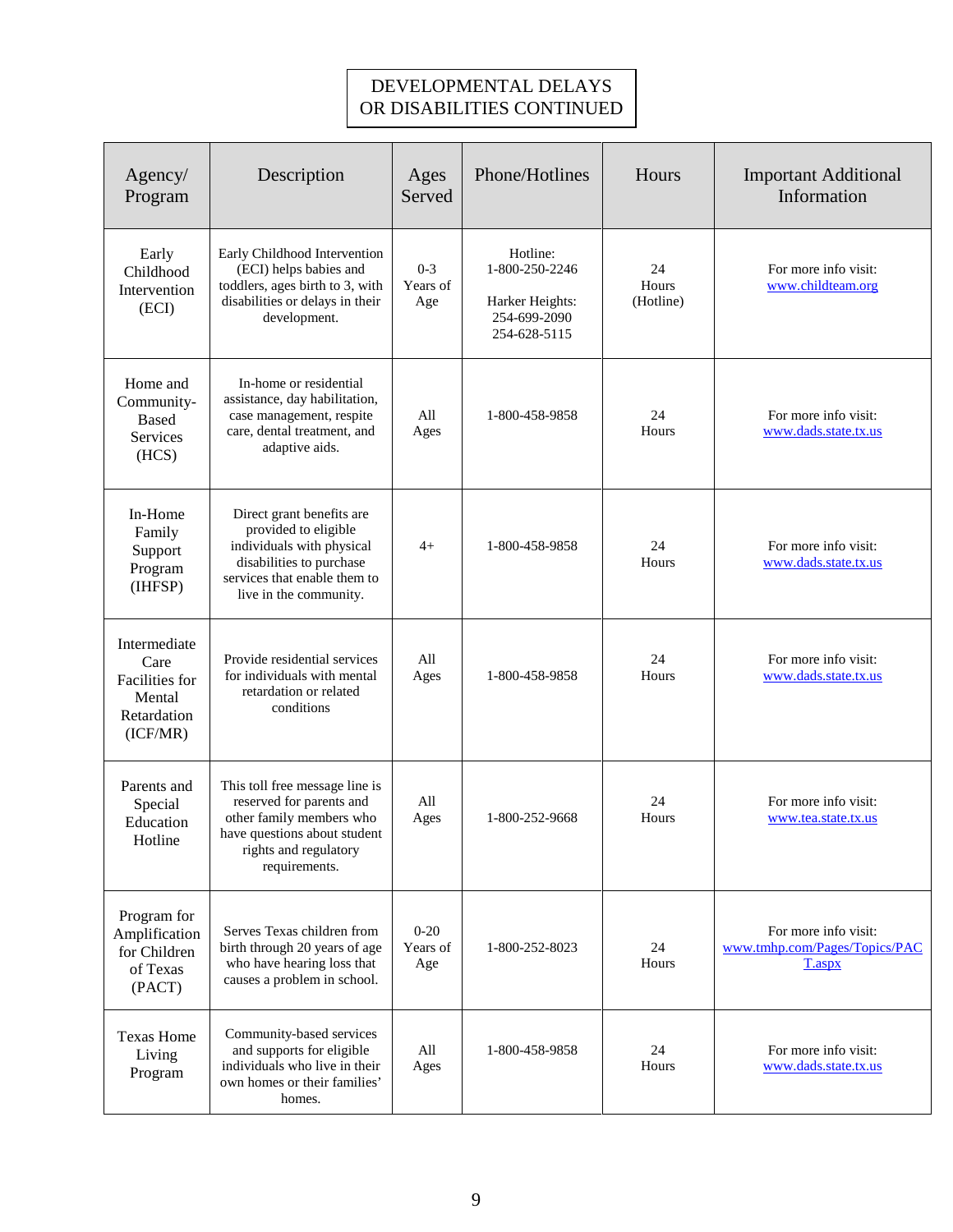### **DOMESTIC VIOLENCE & EMERGENCY SHELTERS**

| Agency/<br>Program                                              | Description                                                                                                                                                           | Ages<br>Served            | Phone/Hotlines | Hours                                                      | <b>Important Additional</b><br>Information                                                                                                                         |
|-----------------------------------------------------------------|-----------------------------------------------------------------------------------------------------------------------------------------------------------------------|---------------------------|----------------|------------------------------------------------------------|--------------------------------------------------------------------------------------------------------------------------------------------------------------------|
| <b>Central Texas</b><br>Family<br>Violence<br><b>Task Force</b> | A coalition of law<br>enforcement, forensic nurses,<br>and others whose mission it<br>is to reduce family violence.                                                   | All<br>Ages               | 254-634-1184   | 24<br>Hours                                                | For more info visit:<br>www.centextaskforce.com                                                                                                                    |
| Cove House<br>Emergency<br>Homeless<br>Shelter                  | Homeless Shelter and food<br>bank                                                                                                                                     | All<br>Ages               | 254-247-4673   | 24<br>Hours                                                | For more info visit:<br>www.covehouse.org                                                                                                                          |
| Family<br>Violence<br>Program<br>(FVP)                          | Provides emergency shelter<br>and support to services to<br>victims and their children.                                                                               | All<br>Ages               | $2 - 1 - 1$    | 24<br>Hours                                                | Services for the FVP are through<br>contracted organizations at the<br>local level. Eligibility is based on<br>self-declaration as a victim of<br>family violence. |
| Healthy<br>Homes<br>Project                                     | The Healthy Homes<br>Program's purpose is to link<br>area social service<br>organizations and<br>community resources with<br>victims and family members<br>in crisis. | All<br>Ages               | 254-953-5400   | 24<br>Hours                                                | For more info visit:<br>www.ci.harker-heights.tx.us                                                                                                                |
| Healthy<br>Marriage<br>Program                                  | Provides marriage and<br>relationship skills education<br>to create safe, healthy and<br>well-adjusted home<br>environments for children.                             | All<br>Ages               | N/A            | 24<br>Hours                                                | For more info visit:<br>www.homelessshelterdirectory.org                                                                                                           |
| Home and<br>Hope Shelter                                        | <b>Emergency Homeless</b><br>Shelter                                                                                                                                  | All<br>Ages               | 254-634-0110   | 24<br>Hours                                                | For more info visit:<br>www.homelessshelterdirectory.org                                                                                                           |
| Martha's<br>Kitchen                                             | Food bank and homeless<br>shelter                                                                                                                                     | All<br>Ages               | 254-770-0515   | Monday and<br>Tuesday<br>$2:00 \text{pm} - 5:00 \text{pm}$ | For more info visit:<br>www.marthas-kitchen.org                                                                                                                    |
| <b>Option House</b>                                             | A 15-bed emergency shelter<br>for children and youth                                                                                                                  | $3-17$<br>Years of<br>Age | 1-800-421-8336 | 24<br>Hours                                                | For more info visit:<br>www.centraltexasyouthservices.org                                                                                                          |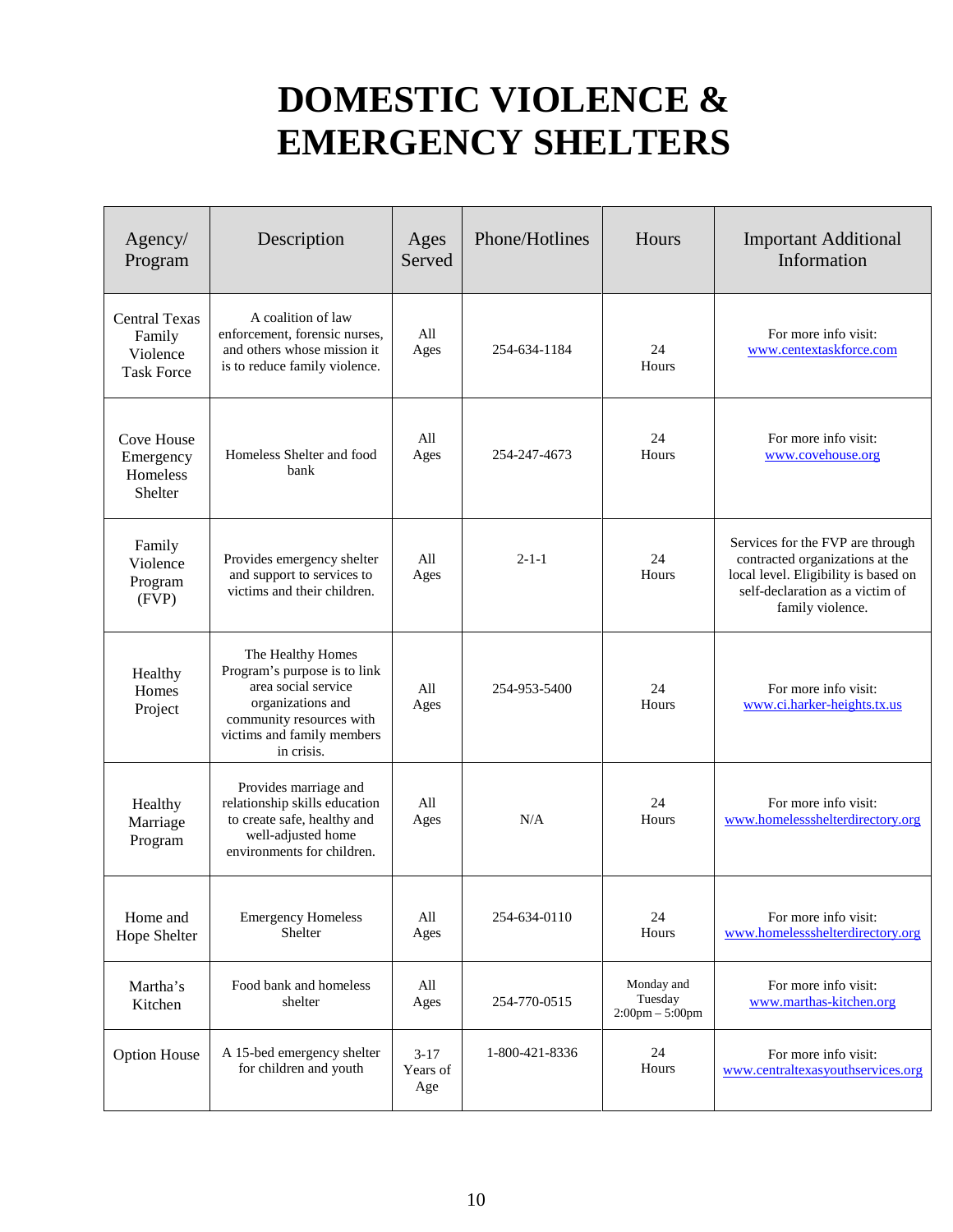### **EDUCATION**

| Agency/<br>Program                                        | Description                                                                                                               | Ages<br>Served              | Phone/Hotlines                                                                                           | Hours                                          | <b>Important Additional</b><br>Information                                                                                                                                                                                                  |
|-----------------------------------------------------------|---------------------------------------------------------------------------------------------------------------------------|-----------------------------|----------------------------------------------------------------------------------------------------------|------------------------------------------------|---------------------------------------------------------------------------------------------------------------------------------------------------------------------------------------------------------------------------------------------|
| English as a<br>Second<br>Language                        | Instructions below the post-<br>secondary level to enable<br>adults to speak, read, and<br>write the English language.    | $18+$                       | 1-866-696-4233                                                                                           | Monday-<br>Thursday<br>$8:00am -$<br>$5:00$ pm | For more info visit:<br>www.tcall.tamu.edu                                                                                                                                                                                                  |
| Killeen<br>Independent<br>School<br>District<br>(K.I.S.D) | KISD proudly serves the<br>communities of Killeen, Fort<br>Hood, Harker Heights, and<br>Nolanville.                       | $5 - 18$<br>Years of<br>Age | 254-336-0000                                                                                             | Monday-<br>Friday<br>$8:00am -$<br>$5:00$ pm   | For more info visit:<br>www.killeenisd.org<br>*KISD offers a homeless student<br>program with the following<br>benefits: Continue to attend school,<br>transportation, Free meals, one<br>time purchase of clothing and<br>school supplies. |
| General<br>Education<br>Development<br>(GED)              | A set of tests designed to<br>determine whether the test-<br>taker has a high-school<br>graduate's level of<br>knowledge. | $16+$                       | <b>Central Texas</b><br>College:<br>254-526-7161<br><b>Central Texas</b><br>Workforce:<br>1-888-816-8970 | Hours vary by<br>location                      | For more info visit:<br>www.ctcd.edu<br>www.workforcelink.com                                                                                                                                                                               |
| Jackson<br>Professional<br>Learning<br>Center             | Provides adult education,<br>GED courses and testing.<br>Also, hosts math tutoring for<br>KISD students.                  | $18+$                       | 254-336-1741                                                                                             | Monday $-$<br>Friday<br>$8:00am -$<br>5:00pm   | For more info visit:<br>www.killeenisd.org                                                                                                                                                                                                  |
| <b>Central Texas</b><br>A&M<br>University                 | Upper level institution<br>committed to high quality,<br>rigorous, and innovative<br>learning experiences.                | $18+$                       | 254-519-5400                                                                                             | Monday-<br>Thursday<br>$8:00am -$<br>5:00pm    | For more info visit:<br>www.ct.tamus.edu                                                                                                                                                                                                    |
| <b>Central Texas</b><br>College                           | Provides quality teaching<br>through an accessible<br>learning environment.                                               | $16+$                       | 254-526-7161                                                                                             | Monday-<br>Thursday<br>$8:00am -$<br>5:00pm    | For more info visit:<br>www.ctcd.edu                                                                                                                                                                                                        |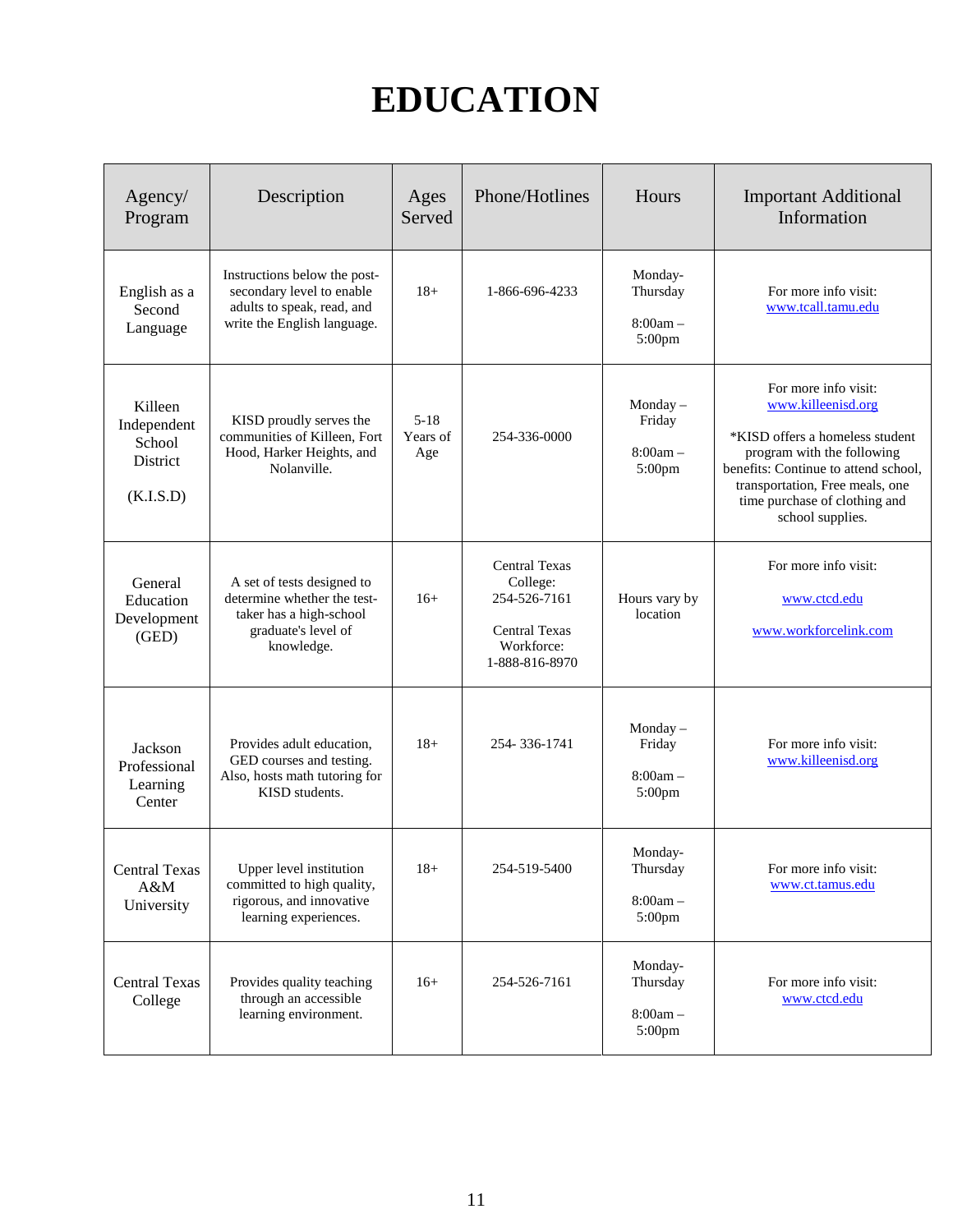# **FINANCIAL ASSISTANCE**

| Agency/<br>Program                        | Description                                                                                                                              | Ages<br>Served              | Phone/Hotlines               | Hours                                        | <b>Important Additional</b><br>Information                                                   |
|-------------------------------------------|------------------------------------------------------------------------------------------------------------------------------------------|-----------------------------|------------------------------|----------------------------------------------|----------------------------------------------------------------------------------------------|
| <b>ACS</b> Food<br>Pantry                 | Emergency food provider for<br>active duty military and their<br>dependents.                                                             | All<br>Ages                 | 254-553-0493                 | Vary depending<br>on supplies.               | Must be active duty military or<br>dependent.<br>For more info visit:<br>www.hoodmwr.com/acs |
| Consumer<br>Credit<br>Counseling          | Non-profit credit counseling,<br>debt consolidation and credit<br>card help through financial<br>education and debt<br>management plans. | $18+$                       | 1-800-374-2227               | 24<br>Hours                                  | For more info visit:<br>www.consumercredit.com                                               |
| Cornerstone<br>Outreach                   | Offers low-income residents<br>social, educational and<br>economic development<br>programs, including job<br>training                    | $18+$                       | Nolanville:<br>254-698-6820  | Monday $-$<br>Friday<br>$8:00am -$<br>5:00pm | For more info visit:<br>www.ccolife.org                                                      |
| Formula<br>Assistance<br>Program          | Provides dietary<br>supplements, medications,<br>vitamins, and follow up care<br>at no cost or reduced cost.                             | $0 - 21$<br>Years of<br>Age | 1-800-252-9240               | 24<br>Hours                                  | For more info visit:<br>www.dads.state.tx.us                                                 |
| Killeen<br>Help Center                    | Provides grants for paying<br>utility bills                                                                                              | $18+$                       | 254-519-3360<br>254-554-3400 | Vary-<br>Must call                           | For more info visit:<br>www.needhelppayingbills.com                                          |
| Helping<br>Hands<br>Ministry of<br>Belton | Provides food and clothing<br>to those persons in need.                                                                                  | All<br>$\rm{Ages}$          | 254-939-7355                 | 24<br>Hours                                  | For more info visit:<br>www.helpinghandsbelton.org                                           |
| Home<br>Delivered<br>Meals (HDM)          | Provides a nutritious meal<br>delivered to the client's<br>home to ensure they get at<br>least one healthy meal per<br>day.              | $18+$                       | 1-800-458-9858               | Vary by location                             | For more info visit:<br>www.dads.state.tx.us                                                 |
| Housing<br>Placement                      | Assisting an older person in<br>obtaining suitable housing.                                                                              | $60+$                       | 1-800-252-9240               | 24<br>Hours                                  | For more info visit:<br>www.dads.state.tx.us                                                 |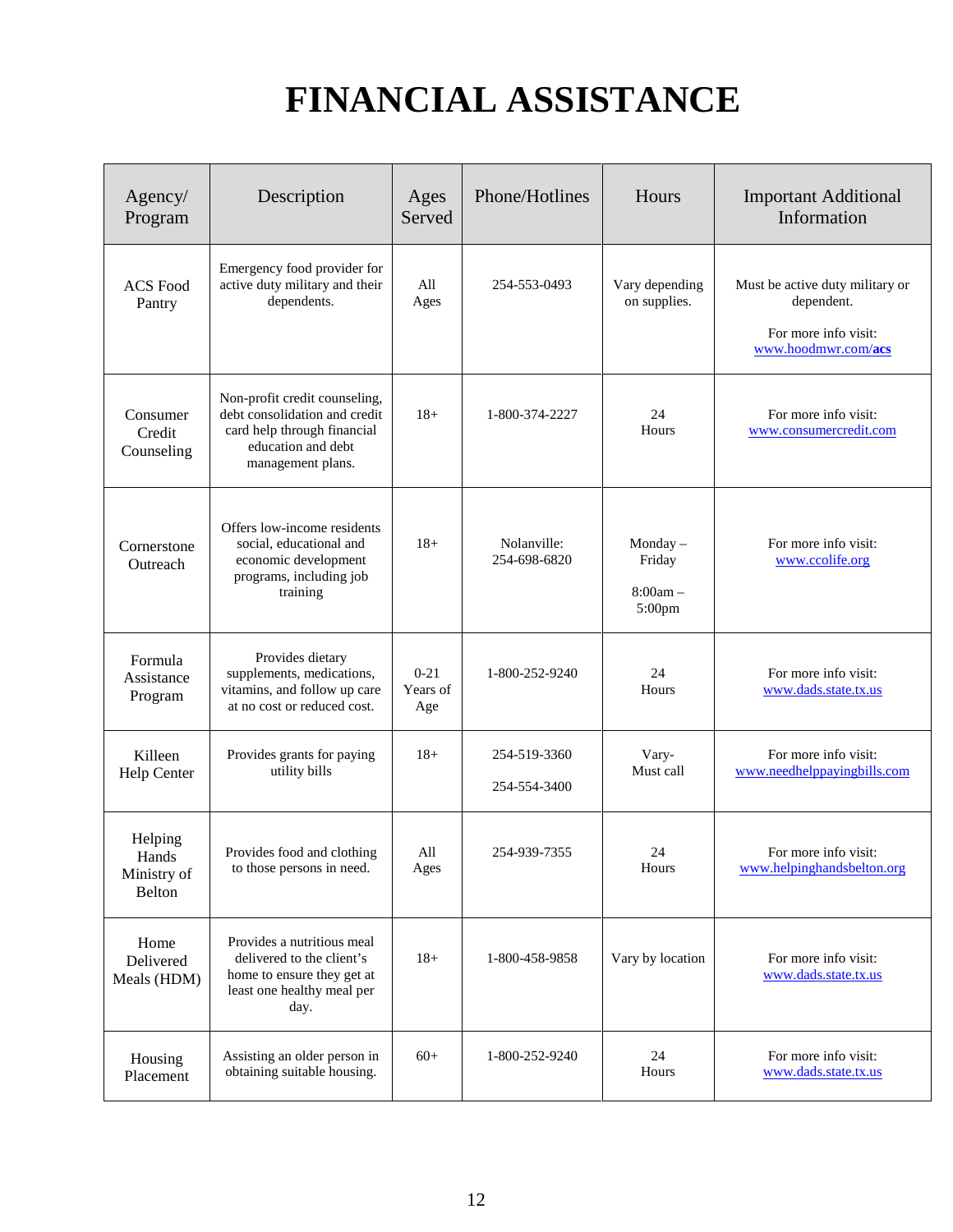#### FINANCIAL ASSISTANCE CONTINUED

| Agency/<br>Program                                                                            | Description                                                                                                                                                                                           | Ages<br>Served                                                                             | Phone/Hotlines                                                    | Hours                                                                                                   | <b>Important Additional</b><br>Information    |
|-----------------------------------------------------------------------------------------------|-------------------------------------------------------------------------------------------------------------------------------------------------------------------------------------------------------|--------------------------------------------------------------------------------------------|-------------------------------------------------------------------|---------------------------------------------------------------------------------------------------------|-----------------------------------------------|
| Income<br>Support                                                                             | Aid in the form of money<br>and goods.                                                                                                                                                                | $60+$                                                                                      | 1-800-252-9240                                                    | 24<br>Hours                                                                                             | For more info visit:<br>www.dads.state.tx.us  |
| Insurance<br>Premium<br>Payment<br>Assistance<br>Program                                      | Provides reimbursement to a<br>family for premium paid to<br>provide health insurance.                                                                                                                | $0 - 21$<br>Years of<br>Age                                                                | 1-800-440-0493                                                    | 24<br>Hours                                                                                             | For more info visit:<br>www.dshs.state.tx.us  |
| Meals on<br>Wheels                                                                            | Provides a nutritious meal<br>delivered to the client's<br>home to ensure they get at<br>least one healthy meal per<br>day.                                                                           | $55+$                                                                                      | Killeen:<br>254-699-1717<br>254-699-8888<br>Cove:<br>254-547-6022 | Vary by location                                                                                        | For more info visit:<br>www.mealcall.org      |
| Medically<br>Dependent<br>Children<br>Program<br>(MDCP)                                       | A variety of services such as<br>respite, adjunct support,<br>adaptive aids and minor<br>home modifications to help<br>support families of medically<br>fragile children keep their<br>child at home. | $0 - 21$<br>Years of<br>Age                                                                | 1-800-458-9858                                                    | 24<br>Hours                                                                                             | For more info visit:<br>www.dads.state.tx.us  |
| <b>Mission Soup</b><br>Kitchen                                                                | The kitchen provides meals<br>for homeless and limited<br>income clients.                                                                                                                             | All<br>Ages                                                                                | 254-634-8322                                                      | Saturday<br>$9:00am -$<br>11:00 <sub>pm</sub><br>and<br>Tuesday<br>$12:00$ pm $-$<br>2:00 <sub>pm</sub> | For more info visit:<br>www.killeenchurch.org |
| One-Time<br>Grandparent<br>Temporary<br>Assistance to<br><b>Needy Families</b><br>(OTGP-TANF) | Provides a one-time, \$1000<br>cash grant to grandparents of<br>needy children in their care<br>who are receiving TANF<br>cash assistance.                                                            | $0 - 17$<br>Years of<br>Age<br>Grand-<br>Parent<br>must be<br>at least<br>45 years<br>old. | $2 - 1 - 1$                                                       | 24<br>Hours                                                                                             | For more info visit:<br>www.211.org           |
| One-Time<br>Temporary<br>Assistance to<br><b>Needy Families</b><br>(OT-TANF)                  | Provides a one-time, \$1000<br>cash grant to needy children<br>and their parent(s) or<br>certified relative with whom<br>they live.                                                                   | $0 - 17$<br>Years of<br>Age                                                                | $2 - 1 - 1$                                                       | 24<br>Hours                                                                                             | For more info visit:<br>www.211.org           |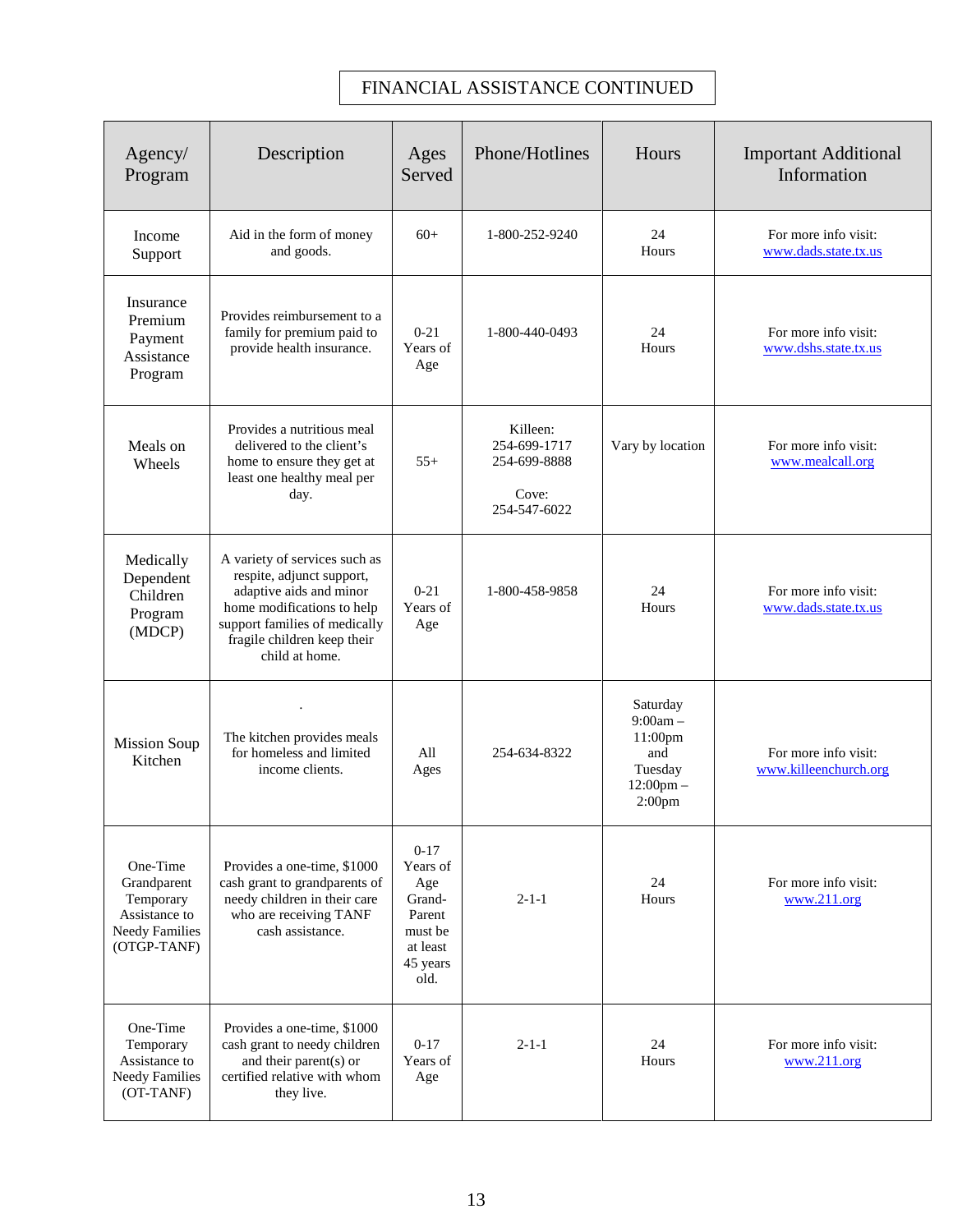#### FINANCIAL ASSISTANCE CONTINUED

| Agency/<br>Program                                                                                | Description                                                                                                                                                                                                                           | Ages<br>Served              | Phone/Hotlines | Hours                                 | <b>Important Additional</b><br>Information      |
|---------------------------------------------------------------------------------------------------|---------------------------------------------------------------------------------------------------------------------------------------------------------------------------------------------------------------------------------------|-----------------------------|----------------|---------------------------------------|-------------------------------------------------|
| St. Joseph's<br>Pantry                                                                            | The Family Center and Food<br>Pantry is the heart of St.<br>Joseph Center's efforts to<br>help working poor families<br>achieve and maintain<br>stability as they make their<br>way                                                   | All<br>Ages                 | 254-634-7878   | Vary by event<br>Call to inquire      | For more info visit:<br>www.stjosephkilleen.org |
| Supplemental<br>Nutrition<br>Assistance<br>Program<br>(SNAP)                                      | Formerly known as the<br>"Food Stamp" program,<br>SNAP helps low-income<br>people and families buy the<br>food they need for good<br>health.                                                                                          | All<br>Ages                 | $2 - 1 - 1$    | 24<br>Hours                           | For more info visit:<br>www.211.org             |
| Supplemental<br>Nutrition<br>Assistance<br>Program<br>(SNAP)<br>Nutrition<br>Education<br>Program | The goal of SNAP Nutrition<br>Education Program is to<br>provide education programs<br>that increase the likelihood<br>that persons will make<br>healthy food choices,<br>practice food safety, and<br>stretch a limited food budget. | All<br>Ages                 | $2 - 1 - 1$    | 24<br>Hours                           | For more info visit:<br>www.211.org             |
| Temporary<br>Assistance to<br>Needy<br>Families<br>(TANF)                                         | Provides time-limited cash<br>assistance to needy<br>dependent children and the<br>parents or relatives with<br>whom they live.                                                                                                       | $0 - 17$<br>Years of<br>Age | $2 - 1 - 1$    | 24<br>Hours                           | For more info visit:<br>www.211.org             |
| <b>United States</b><br>Department of<br>Housing and<br>Urban<br>Development<br>(H.U.D)           | Provide our community with<br>funding for activities that<br>benefit the community and<br>improves the quality of life<br>for all.                                                                                                    | All<br>Ages                 | 254-501-7842   | $Monday -$<br>Friday<br>8:00am-5:00pm | For more info visit:<br>www.killeentexas.gov    |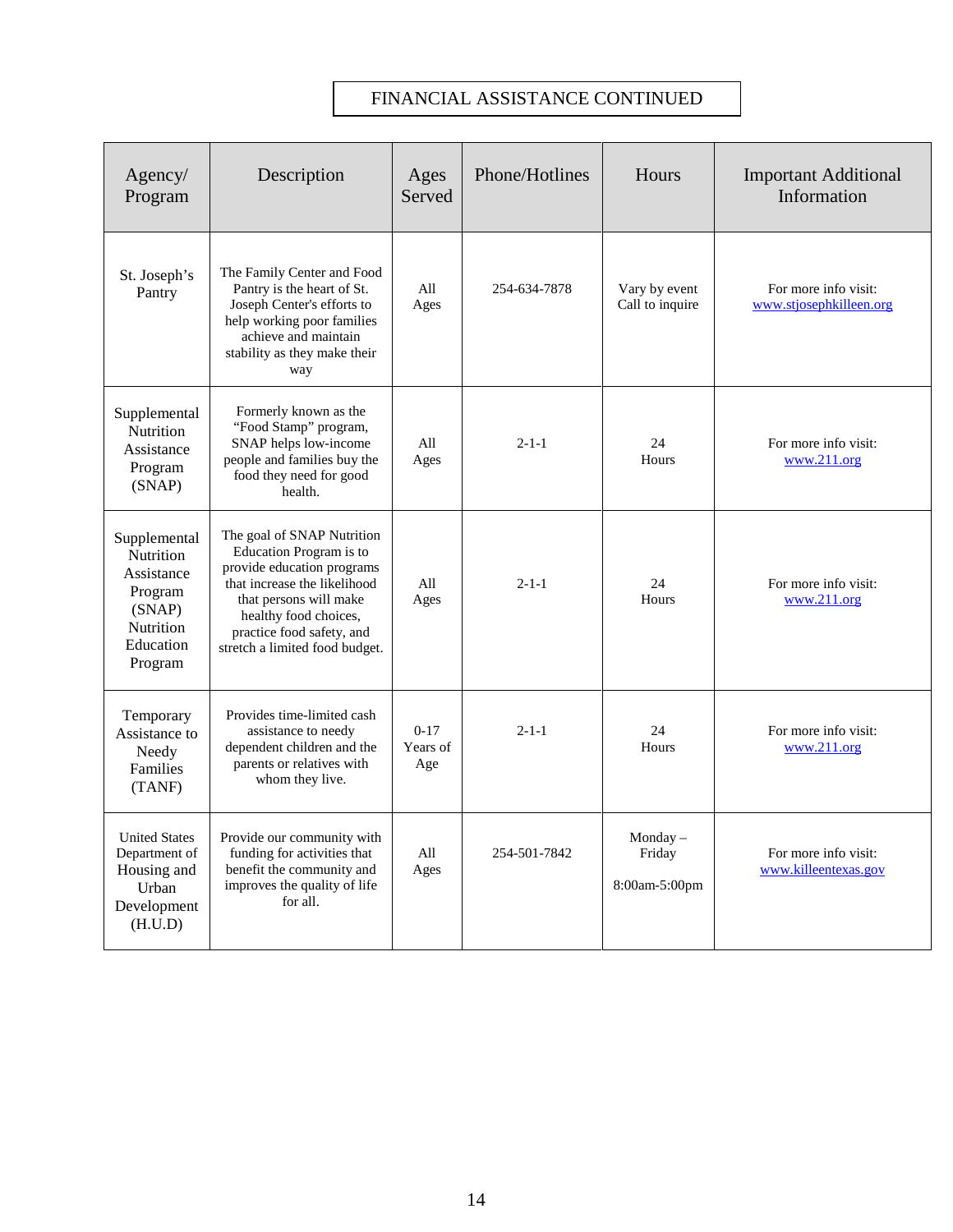# **HEALTH CARE**

| Agency/<br>Program                                                   | Description                                                                                                                                                                                | Ages<br>Served            | Phone/Hotlines                                                 | Hours                             | <b>Important Additional</b><br>Information                                                                                                                                                                                                                                                        |
|----------------------------------------------------------------------|--------------------------------------------------------------------------------------------------------------------------------------------------------------------------------------------|---------------------------|----------------------------------------------------------------|-----------------------------------|---------------------------------------------------------------------------------------------------------------------------------------------------------------------------------------------------------------------------------------------------------------------------------------------------|
| <b>ANRED</b><br>(anorexia and<br>related eating<br>disorders)        | A nonprofit organization that<br>provides information about<br>anorexia nervosa, bulimia<br>nervosa, binge eating<br>disorder, and other food and<br>weight disorders                      | $10+$                     | 1-541-344-1144<br>1-416-340-4156                               | 24 Hours<br>Website               | ANRED information is not a<br>substitute for medical or<br>psychological evaluation and<br>treatment. For help with the<br>physical and emotional problems<br>associated with eating disorders,<br>talk to your physician and a mental<br>health professional.<br>For more info:<br>www.anred.com |
| <b>Bell County</b><br><b>Public Health</b>                           | To improve environmental<br>health protection through<br>quality programs that are<br>designed to serve, educate<br>and regulate in the least<br>restrictive and most efficient<br>manner. | All<br>Ages               | 254-773-4457<br>254-762-1930<br>Emergencies<br>And After Hours | 24 Hours<br><b>Emergency Line</b> | For more info visit:<br>www.bellcountyhealth.org                                                                                                                                                                                                                                                  |
| Children's<br>Medicaid<br>(CHIP)                                     | A jointly funded state-<br>federal program that<br>provides medical coverage to<br>eligible children that are not<br>already insured.                                                      | $0-19$<br>Years of<br>Age | 1-877-543-7669                                                 | 24<br>Hours                       | For more info visit:<br>www.chipmedicaid.org                                                                                                                                                                                                                                                      |
| Cedar Crest<br>Behavioral<br>Center                                  | A private group practice of<br>physicians and allied health<br>providers who specialize in<br>child, adolescent, adult, and<br>senior adult mental health<br>services.                     | All<br>Ages               | 254-519-4162                                                   | 24<br>Hours                       | For more info visit:<br>www.bcacedarclinic.com                                                                                                                                                                                                                                                    |
| Center for<br>Disease<br>Control<br>(AIDS<br>Hotline and<br>Testing) | The CDC maintains several<br>departments concerned with<br>occupational safety and<br>health.                                                                                              | All<br>Ages               | 1-800-CDC-INFO<br>1-800-299-2437<br>(AIDS Hotline)             | 24<br>Hours                       | For more info visit:<br>www.hivtest.org                                                                                                                                                                                                                                                           |
| Darnall Army<br>Hospital                                             | Our patients are soldiers,<br>their family members, and<br>retirees.                                                                                                                       | All<br>Ages               | 254-288-8000                                                   | 24<br>Hours                       | For more info visit:<br>www.crdamc.amedd.armv.mil                                                                                                                                                                                                                                                 |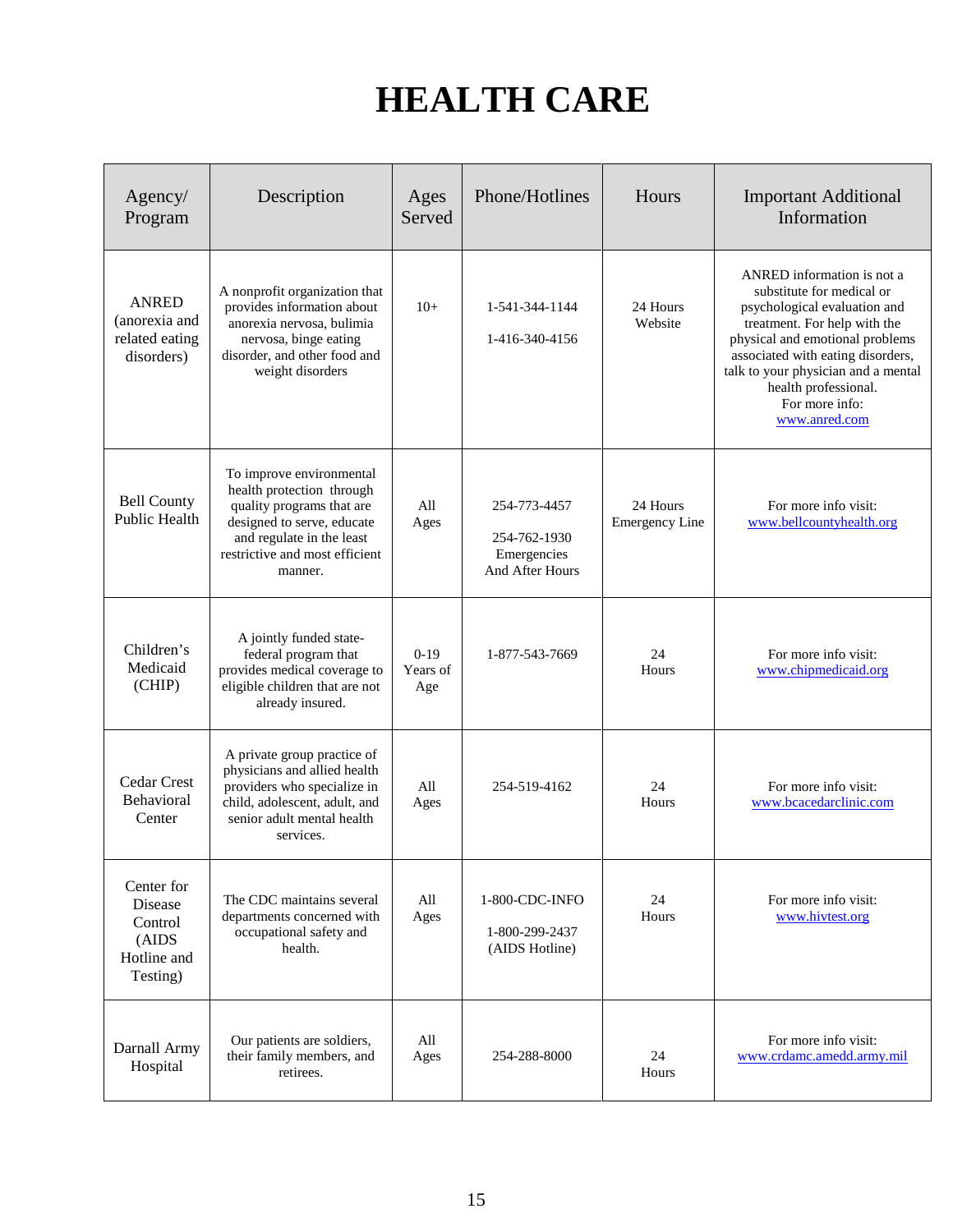### HEALTH CARE CONTINUED

| Agency/<br>Program             | Description                                                                                                                                                                                   | Ages<br>Served                      | Phone/Hotlines               | Hours                                                                                                          | <b>Important Additional</b><br>Information                                                                            |
|--------------------------------|-----------------------------------------------------------------------------------------------------------------------------------------------------------------------------------------------|-------------------------------------|------------------------------|----------------------------------------------------------------------------------------------------------------|-----------------------------------------------------------------------------------------------------------------------|
| Family<br>Planning<br>Center   | Community Action changes<br>people's lives, embodies the<br>spirit of hope, improves<br>communities, and makes<br>America a better place to<br>live.                                          | All<br>Ages                         | 254-547-1006                 | 24<br>Hours                                                                                                    | For more info visit:<br>www.hccaa.com                                                                                 |
| Freedom<br><b>Urgent Care</b>  | After hours medical clinic.                                                                                                                                                                   | All<br>Ages                         | 254-833-8456                 | Monday-Friday:<br>9:00am-9:00pm<br>Saturday:<br>9:00am-6:00pm<br>Sunday:<br>10:00am-<br>6:00pm                 | For more info visit:<br>www.freedomurgentcare.com<br>300 West Central Texas<br>Expressway<br>Harker Heights, TX 76548 |
| Immunization                   | Prevents, controls, reduces<br>and eliminates vaccine-<br>preventable diseases in<br>children & adults.                                                                                       | $0-18$<br>Years of<br>Age           | 1-800-252-9152               | 24<br>Hours                                                                                                    | For more info visit:<br>www.dshs.state.tx.us                                                                          |
| Indigent<br><b>Health Care</b> | The County Indigent Health<br>Care Program (CIHCP)<br>provides health care services<br>to eligible residents through<br>the counties, hospital<br>districts and public hospitals<br>in Texas. | All<br>Ages                         | 512-776-7706                 | 24<br>Hours                                                                                                    | For more info visit:<br>www.dshs.state.tx.us/cihcp                                                                    |
| Killeen Free<br>Clinic         | Provides health care for<br>uninsured, low income adults<br>and children.                                                                                                                     | $\mathop{\rm All}\nolimits$<br>Ages | 254-519-3898<br>254-618-4211 | Administration:<br>Monday-<br>Thursday<br>9:00am-3:00pm<br>Clinic:<br>Monday &<br>Thursday<br>Check In 3:30 pm | For more info visit:<br>www.gkfclinic.org<br>718 North 2 <sup>nd</sup> Street<br>Killeen, TX 76541                    |
| King's<br>Daughter<br>Clinic   | King's Daughters Clinic is<br>committed to providing<br>accessible, personalized,<br>patient-friendly healthcare.                                                                             | All<br>Ages                         | 254-554-8334<br>254-298-2400 | Monday $-$<br>Friday<br>8:00am-5:00pm                                                                          | For more info visit:<br>www.kdclinic.com<br>401 West Jasper Dr.<br>Killeen, TX 76542                                  |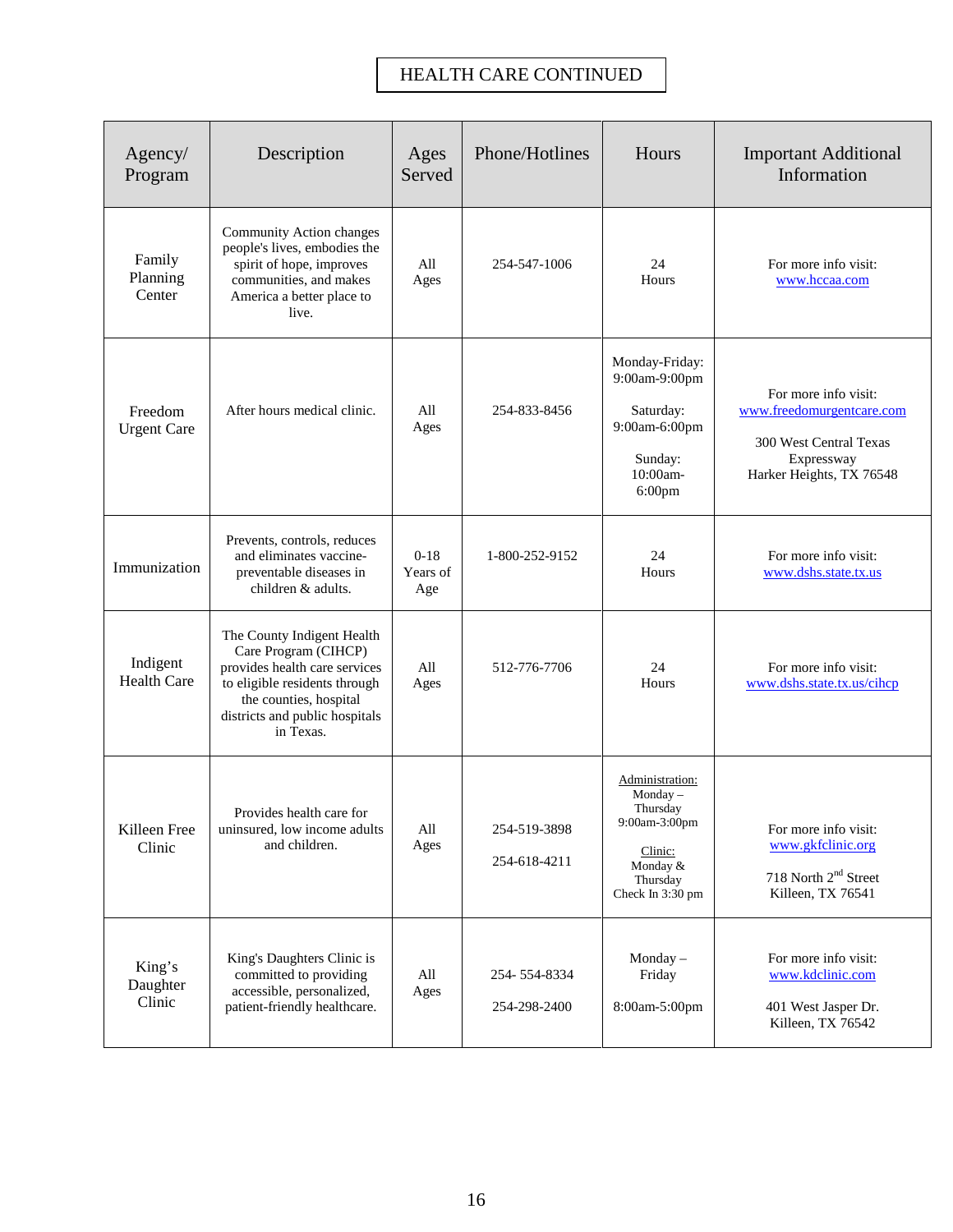### HEALTH CARE CONTINUED

| Agency/<br>Program                      | Description                                                                                                                                                                                      | Ages<br>Served                      | Phone/Hotlines                 | Hours       | <b>Important Additional</b><br>Information                                                                             |
|-----------------------------------------|--------------------------------------------------------------------------------------------------------------------------------------------------------------------------------------------------|-------------------------------------|--------------------------------|-------------|------------------------------------------------------------------------------------------------------------------------|
| Medicaid                                | The State and Federal<br>cooperative venture that<br>provides medical coverage to<br>eligible needy persons.                                                                                     | All<br>Ages                         | $2 - 1 - 1$                    | 24<br>Hours | For more info visit:<br>www.211.org                                                                                    |
| Medicare                                | The State and Federal<br>cooperative venture that<br>provides medical coverage to<br>eligible needy persons.                                                                                     | $65+$                               | $2 - 1 - 1$                    | 24<br>Hours | For more info visit:<br>www.211.org                                                                                    |
| Metroplex<br>Hospital                   | Metroplex Health System is<br>the primary healthcare<br>provider for West Bell,<br>Coryell, and Lampasas<br>counties, offering a wide<br>array of medical and<br>wellness services.              | All<br>Ages                         | 254-526-7523                   | 24<br>Hours | For more info visit:<br>www.mplex.org<br>2201 South Clear Creek Rd.<br>Killeen, TX 76549                               |
| National Eye<br>Care Project<br>Hotline | Provides eye exams and up<br>to<br>one year of care to US<br>citizens and legal residents<br>within the<br>Continental U.S., Hawaii and<br>Puerto Rico through<br>volunteer<br>Ophthalmologists. | All<br>Ages                         | 1-877-887-6327<br>Hotline      | 24<br>Hours | For more info visit:<br>www.eyecareamerica.org                                                                         |
| Seton<br>Medical<br>Center              | A full-service acute care<br>facility emergency care,<br>women's services,<br>orthopedics, cardiology to<br>name a few.                                                                          | $\mathop{\rm All}\nolimits$<br>Ages | 254-690-0900                   | 24<br>Hours | For more info visit:<br>www.setonharkerheights.net<br>850 West Central Texas<br>Expressway<br>Harker Heights, TX 76548 |
| Scott $\&$<br>White<br>Hospital         | A non-profit collaborative<br>health care system which<br>encompasses one of the<br>nation's largest multi-<br>specialty group practices.                                                        | All<br>Ages                         | 254-724-2111<br>1-800-792-3710 | 24<br>Hours | For more info visit:<br>www.sw.org<br>2401 West 31 <sup>st</sup> Street<br>Temple, TX 76508                            |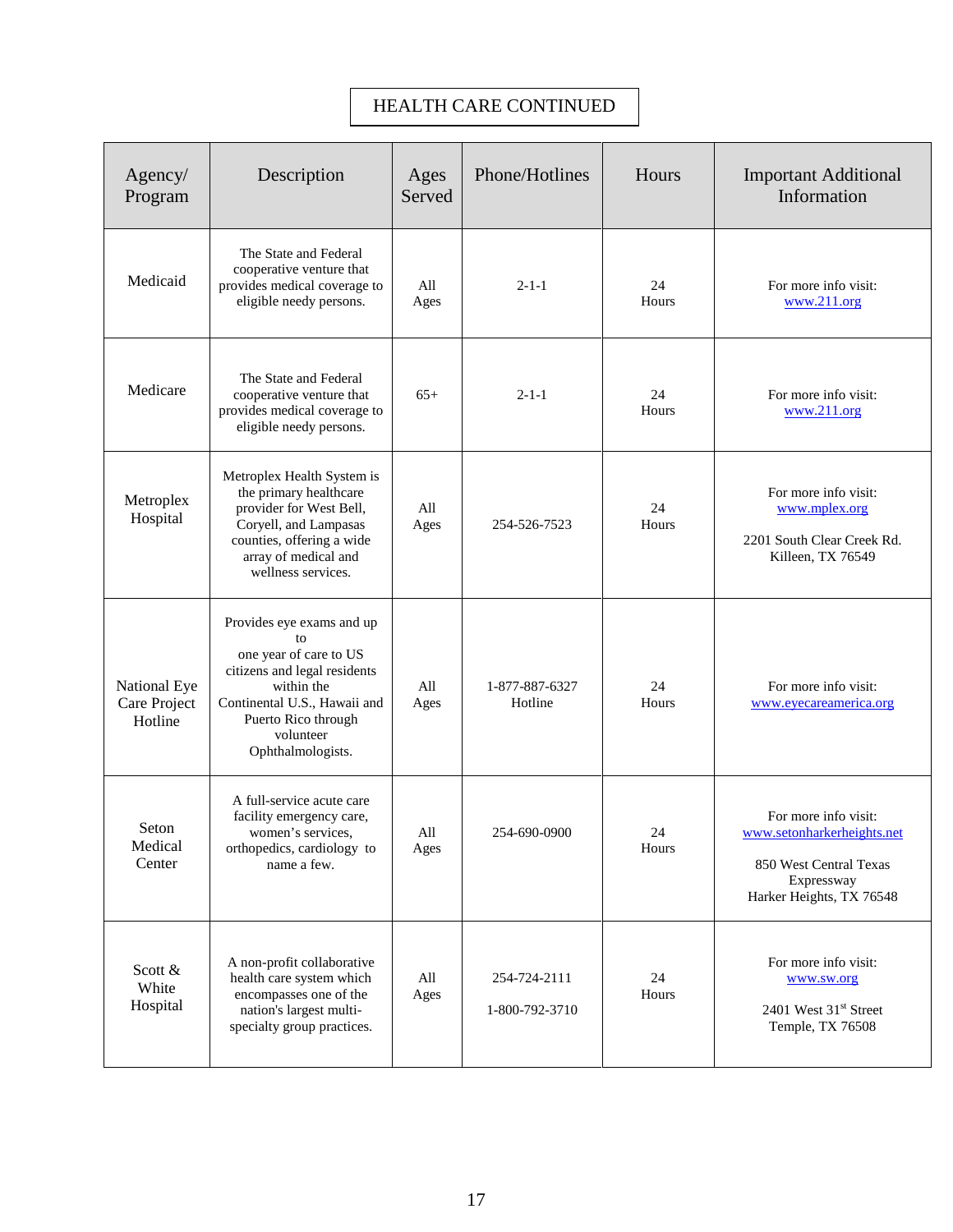#### HEALTH CARE CONTINUED

| Agency/<br>Program                                                       | Description                                                                                                                                                  | Ages<br>Served                        | Phone/Hotlines                                                                                                         | Hours                                      | <b>Important Additional</b><br>Information                                                                                                                                                            |
|--------------------------------------------------------------------------|--------------------------------------------------------------------------------------------------------------------------------------------------------------|---------------------------------------|------------------------------------------------------------------------------------------------------------------------|--------------------------------------------|-------------------------------------------------------------------------------------------------------------------------------------------------------------------------------------------------------|
| Scott $&$<br>White Urgent<br>Care Clinic                                 | Offering a unique<br>combination of services that<br>will provide emergency care<br>while also helping patients<br>maintain healthy lifestyles.              | All<br>Ages                           | 1-877-505-7947                                                                                                         | Monday $-$<br>Sunday<br>8:00am-<br>10:00pm | For more info visit:<br>www.swhp.org<br>*Visit website or call for all<br>locations                                                                                                                   |
| <b>Texas Health</b><br>and Human<br>Services<br>Commission               | State agency which seeks to<br>provide the leadership and<br>innovation needed to achieve<br>an efficient health and<br>human services system for<br>Texans. | All<br>Ages                           | 1-800-735-2989                                                                                                         | 24<br>Hours                                | For more info visit:<br>www.hhsc.state.tx.us                                                                                                                                                          |
| <b>Texas Poison</b><br>Control<br>Network                                | The Texas Poison Center<br>Network complies with the<br>Americans with Disabilities<br>Act of 1990.                                                          | All<br>Ages                           | 1-800-222-1222                                                                                                         | 24<br>Hours                                | For more info visit:<br>www.poisoncontrol.org                                                                                                                                                         |
| Title V<br><b>Breast</b> and<br>Cervical<br>Cancer<br>Services<br>(BCCS) | Screening, diagnostic and<br>case management services<br>for uninsured low-income<br>women who are at risk for<br>these cancers.                             | $40+$                                 | 1-512-458-7706                                                                                                         | 24<br>Hours                                | For more info visit:<br>www.dshs.state.tx.us                                                                                                                                                          |
| Title V<br>Maternity<br>Services                                         | Screening, diagnostic and<br>case management services<br>for uninsured low-income<br>women who are most at risk<br>for cancer.                               | Women<br>of child<br>baring<br>years. | $2 - 1 - 1$                                                                                                            | 24<br>Hours                                | For more info visit:<br>www.dshs.state.tx.us                                                                                                                                                          |
| Women,<br>Infants, and<br>Children<br>(WIC)                              | Special supplemental<br>nutrition program for<br>women, infants and children<br>to ensure prevention,<br>promotion, and education.                           | $0 - 5$<br>Years of<br>Age            | Copperas Cove:<br>254-547-9571<br>Fort Hood:<br>254-532-8680<br>Killeen:<br>254-526-2033<br>Hotline:<br>1-800-942-3678 | Vary by location                           | Pregnant women, women who are<br>breastfeeding a baby under 1 year<br>of age, women who have had a<br>baby in the past 6 months, may<br>apply.<br>For more info visit:<br>www.dshs.state.tx.us/wichd/ |
| Women's<br>Health<br>Program                                             | Provides low-income women<br>with gynecological exams,<br>related health screening and<br>birth control through Texas<br>Medicaid.                           | Women<br>18-44                        | 1-866-993-9972<br>1-888-492-7844<br>(Mammography)                                                                      | 24<br>Hours                                | For more info visit:<br>www.texaswomenshealth.org                                                                                                                                                     |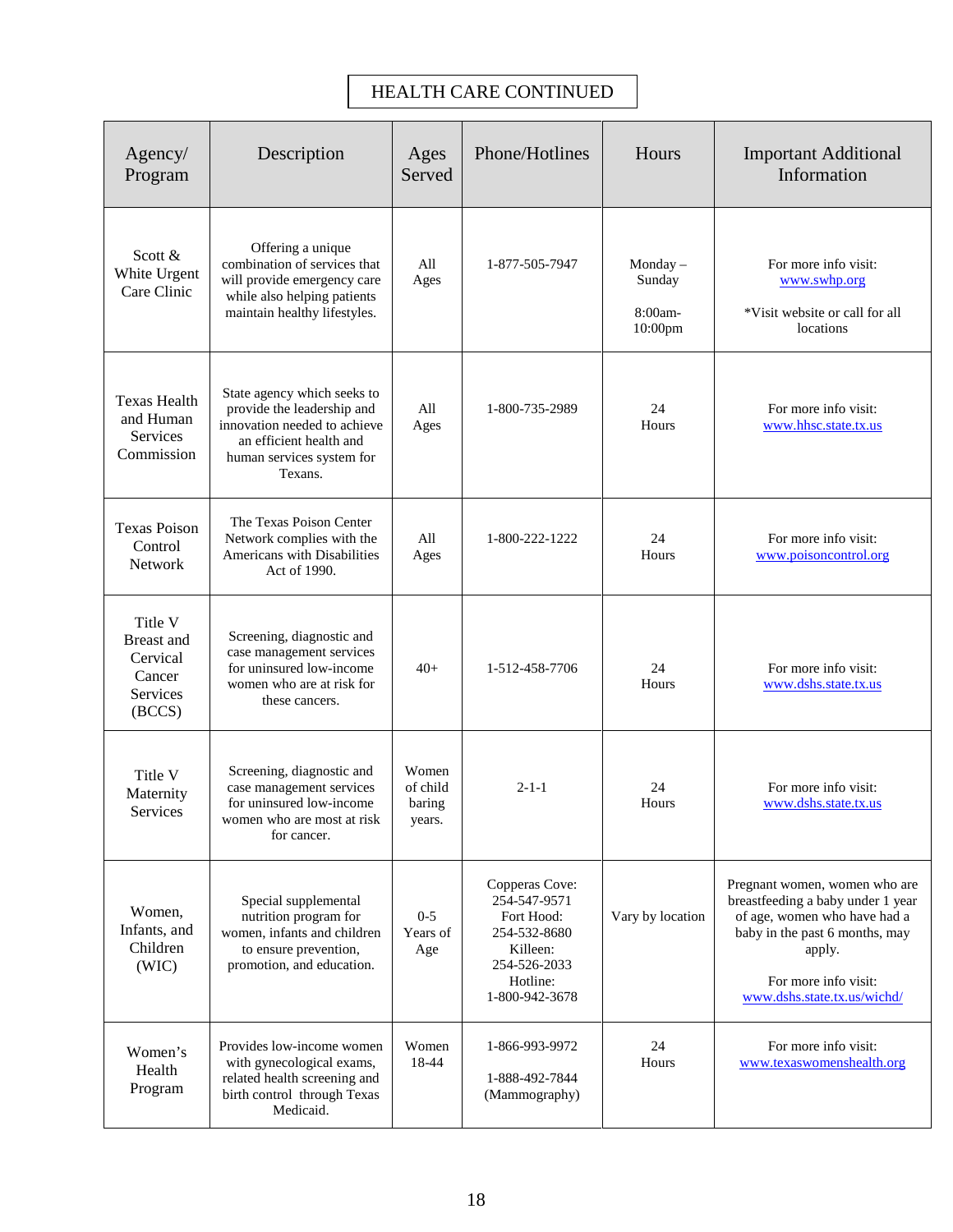### **HOMELESS SHELTERS/ TRANSITIONAL HOUSING**

| Agency/<br>Program                                                    | Description                                                                                                                                        | Ages<br>Served              | Phone/Hotlines                                                                                                        | Hours            | <b>Important Additional</b><br>Information                                  |
|-----------------------------------------------------------------------|----------------------------------------------------------------------------------------------------------------------------------------------------|-----------------------------|-----------------------------------------------------------------------------------------------------------------------|------------------|-----------------------------------------------------------------------------|
| Centex<br>Housing<br>Assistance<br>Program<br>(Section 8)<br>and HUD) | Authorizes the payment of<br>rental housing assistance to<br>private landlords on behalf<br>of approximately 3.1 million<br>low-income households. | $18+$                       | Killeen:<br>254-770-2300<br>254-634-5243<br>254-634-5859<br>Copperas Cove:<br>254-547-9591<br>Belton:<br>254-939-5321 | Vary by location | For more info visit:<br>http://portal.hud.gov/hudportal/HU<br>D?src=/states |
| Covenant<br>House Teen<br>Shelter                                     | A nonprofit charity serving<br>homeless youth with a<br>network of shelters across<br>the nation.                                                  | All<br>Ages                 | 1-800-999-9999                                                                                                        | Vary by location | For more info visit:<br>www.covenanthouse.org                               |
| House of<br>Refuge                                                    | A $501(c)(3)$ non-profit<br>recognized by the IRS                                                                                                  | All<br>Ages                 | Copperas Cove:<br>254-547-6753                                                                                        | Vary by location | For more info visit:<br>www.houseofrefugecorporation.org                    |
| Killeen<br>Homeless<br>Shelters and<br>Services for<br>the Needy      | Provides homeless resources<br>such as transitional resources<br>for the homeless. Homeless<br>clinic and treatment center<br>resources.           | All<br>Ages                 | 254-634-0110                                                                                                          | Vary by location | For more info visit:<br>http://www.homelessshelterdirectory.org             |
| <b>Option House</b>                                                   | Provides emergency shelter.<br>Services include: 24 hour<br>emergency shelter care, Food<br>Counseling Medical/dental<br>screening.                | $3 - 17$<br>Years of<br>Age | 1-800-421-8336                                                                                                        | 24<br>Hours      | For more info visit:<br>www.centraltexasyouthservices.org                   |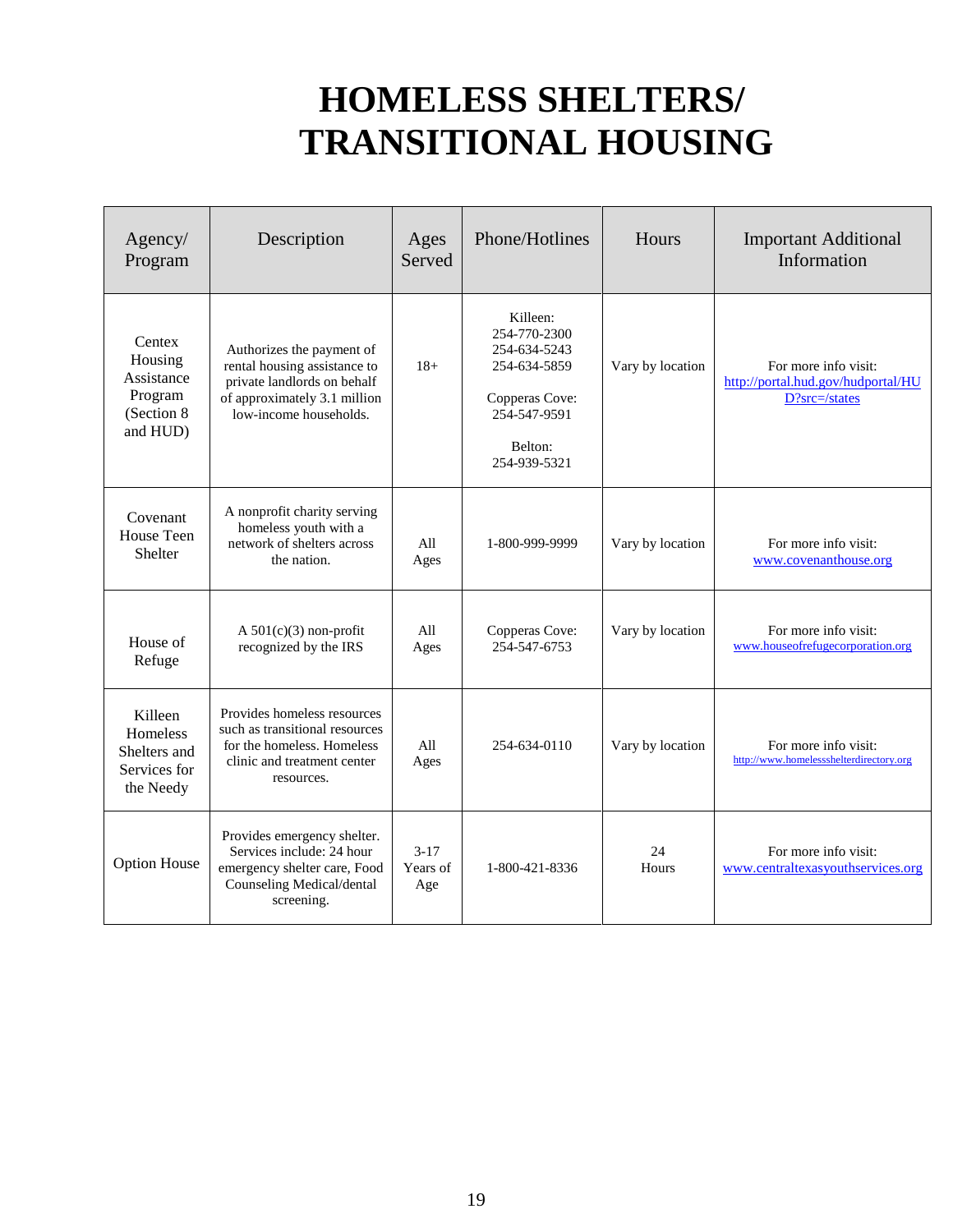### HOMELESS SHELTERS/TRANSITIONAL HOUSING CONTINUED

| Agency/<br>Program          | Description                                                                                          | Ages<br>Served | Phone/Hotlines | Hours              | <b>Important Additional</b><br>Information          |
|-----------------------------|------------------------------------------------------------------------------------------------------|----------------|----------------|--------------------|-----------------------------------------------------|
| Salvation<br>Army           | Contains news, mission<br>statement, disaster relief, job<br>opportunities, and how one<br>can help. | All<br>Ages    | 254-634-0364   | Vary by location   | For more info visit:<br>www.salvationarmy.org       |
| Veteran<br>Affairs          | Provides patient care and<br>federal benefits to veterans<br>and their dependents.                   | $18+$          | 1-800-827-1000 | 24<br>Hours        | For more info visit:<br>www.va.gov                  |
| Victory<br>Gospel<br>Chapel | Helping men and women<br>with drug and alcohol<br>dependency issues.                                 | All<br>Ages    | 254-519-1118   | Vary by<br>program | For more info visit:<br>www.victorygospelchapel.org |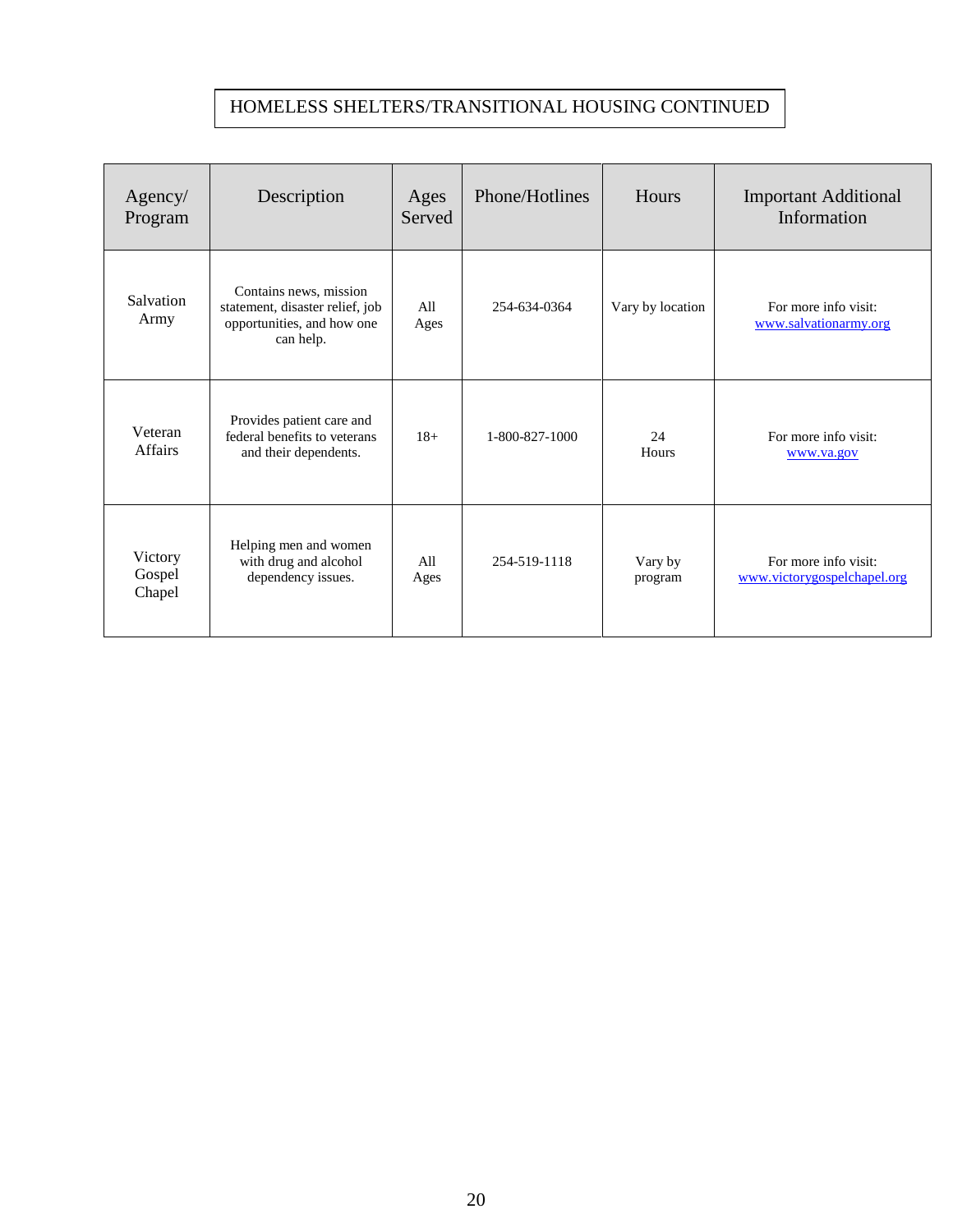# **LEGAL ASSISTANCE**

| Agency/<br>Program                                     | Description                                                                                                                                                                                       | Ages<br>Served | Phone/Hotlines                                | Hours                                 | <b>Important Additional</b><br>Information                                                                                |
|--------------------------------------------------------|---------------------------------------------------------------------------------------------------------------------------------------------------------------------------------------------------|----------------|-----------------------------------------------|---------------------------------------|---------------------------------------------------------------------------------------------------------------------------|
| <b>Bell County</b><br>District<br>Attorney's<br>Office | Divorce, Child Support,<br>Civil and Criminal Law.                                                                                                                                                | All<br>Ages    | 254-933-5215<br>1-800-460-2355<br>(Ext. 5215) | N/A                                   | For More info visit:<br>www.bellcountytx.com                                                                              |
| Domestic<br>Violence Line                              | Provides telephone<br>counseling, info and referrals<br>for women and same-sex<br>partners who are<br>experiencing or have<br>experienced domestic<br>violence.                                   | All<br>Ages    | 1-800 656 463<br>1-888-674-4529               | 24<br>Hours                           | For more info visit:<br>www.thehotline.org                                                                                |
| Family<br>Violence Line                                | Texas Advocacy Project<br>provides free legal services<br>statewide to victims of<br>domestic violence, sexual<br>assault and stalking.                                                           | All<br>Ages    | 1-800-374-4673                                | 24<br>Hours                           | For More info visit:<br>www.texasadvocacyproject.org                                                                      |
| Fort Hood<br>Legal<br>Assistance                       | To provide courteous,<br>competent, caring legal<br>service to the Commanders,<br>Soldiers, their family<br>members and the military<br>retirees residing within the<br>Fort Hood, Texas area.    | $17+$          | 254-287-7901<br>254-287-3199                  | Monday $-$<br>Friday<br>7:00am-5:00pm | Must be active duty military,<br>military dependent, or military<br>retired.<br>For more info visit:<br>www.hood.army.mil |
| Legal<br>Awareness                                     | The dissemination of<br>accurate, timely, and relevant<br>information about public<br>entitlements, health care, and<br>long term services,<br>individual rights, housing,<br>and consumer issues | $60+$          | 1-800-252-9240                                | 24<br>Hours                           | For more info visit:<br>www.dads.state.tx.us                                                                              |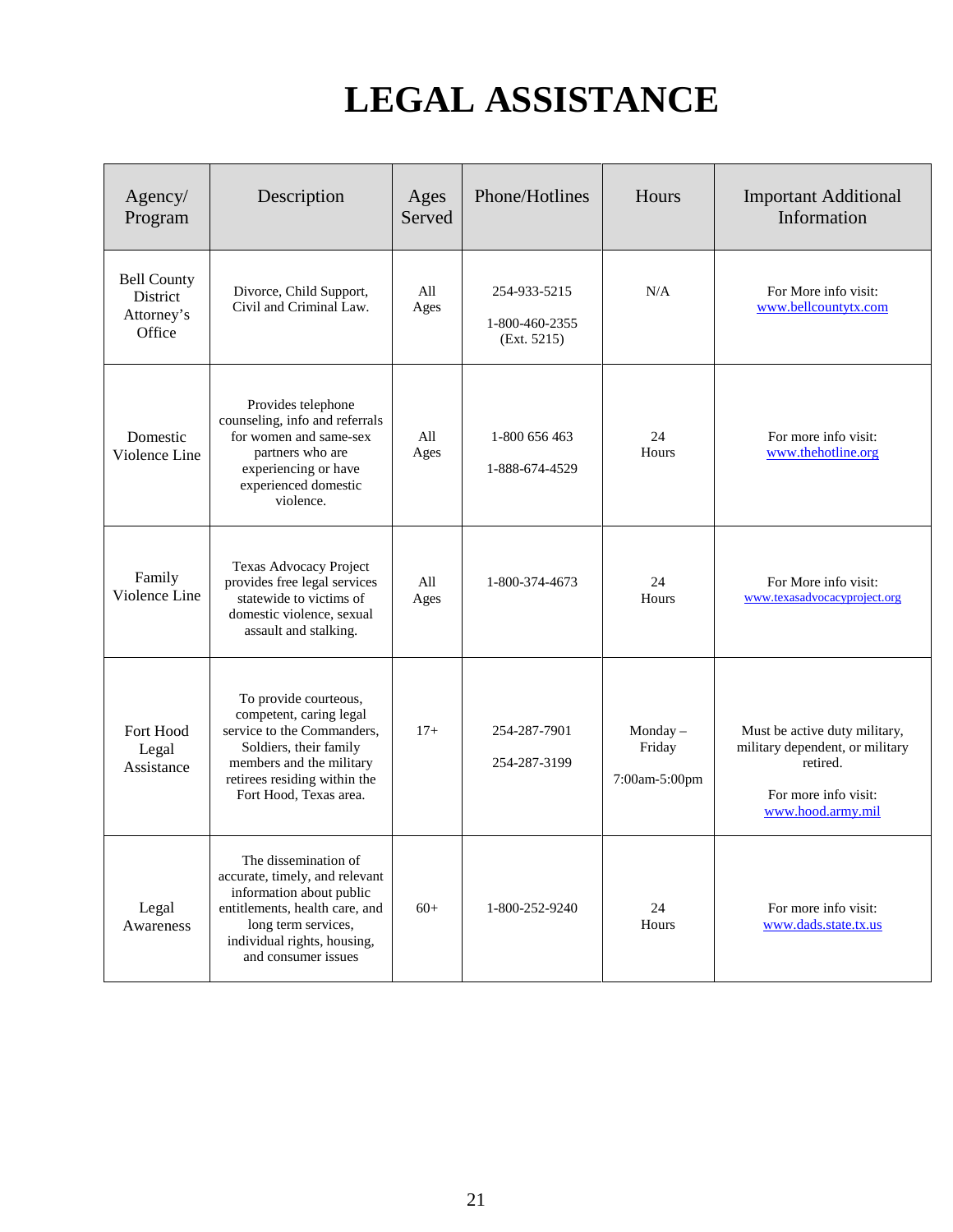| Agency/<br>Program                             | Description                                                                                                                                      | Ages<br>Served | Phone/Hotlines                                                                      | Hours                                 | <b>Important Additional</b><br>Information    |
|------------------------------------------------|--------------------------------------------------------------------------------------------------------------------------------------------------|----------------|-------------------------------------------------------------------------------------|---------------------------------------|-----------------------------------------------|
| Legal<br>Assistance                            | Advice and counseling by<br>certified staff or an attorney;<br>documentation reparation,<br>and advocacy or<br>representation by an<br>attorney. | $60+$          | 1-800-252-9240                                                                      | 24<br>Hours                           | For more info visit:<br>www.dads.state.tx.us  |
| Lone Star<br>Legal Aid                         | Provides Free Legal Aid to<br>people with Low Income,<br>Disabilities, and Seniors.                                                              | $18+$          | Belton:<br>254-939-5773<br>Fort Hood:<br>254-287-5297<br>Hotline:<br>1-800-733-8394 | Monday $-$<br>Friday<br>8:00am-5:00pm | For more info visit:<br>www.lonestarlegal.org |
| Texas<br>Attorney<br>General's<br>Office       | Serves as legal counsel to all<br>boards and agencies of state<br>government                                                                     | All<br>Ages    | 1-800-252-8014                                                                      | 24<br>Hours                           | For more info visit:<br>www.oag.state.tx.us   |
| <b>US</b><br>Citizenship<br>and<br>Immigration | Get information on<br>citizenship, green cards,<br>work and visas.                                                                               | All<br>Ages    | 1-800-375-5283<br>1-800-755-0777                                                    | 24<br>Hours                           | For more info visit:<br>www.uscis.gov         |

#### LEGAL ASSISTANCE CONTINUED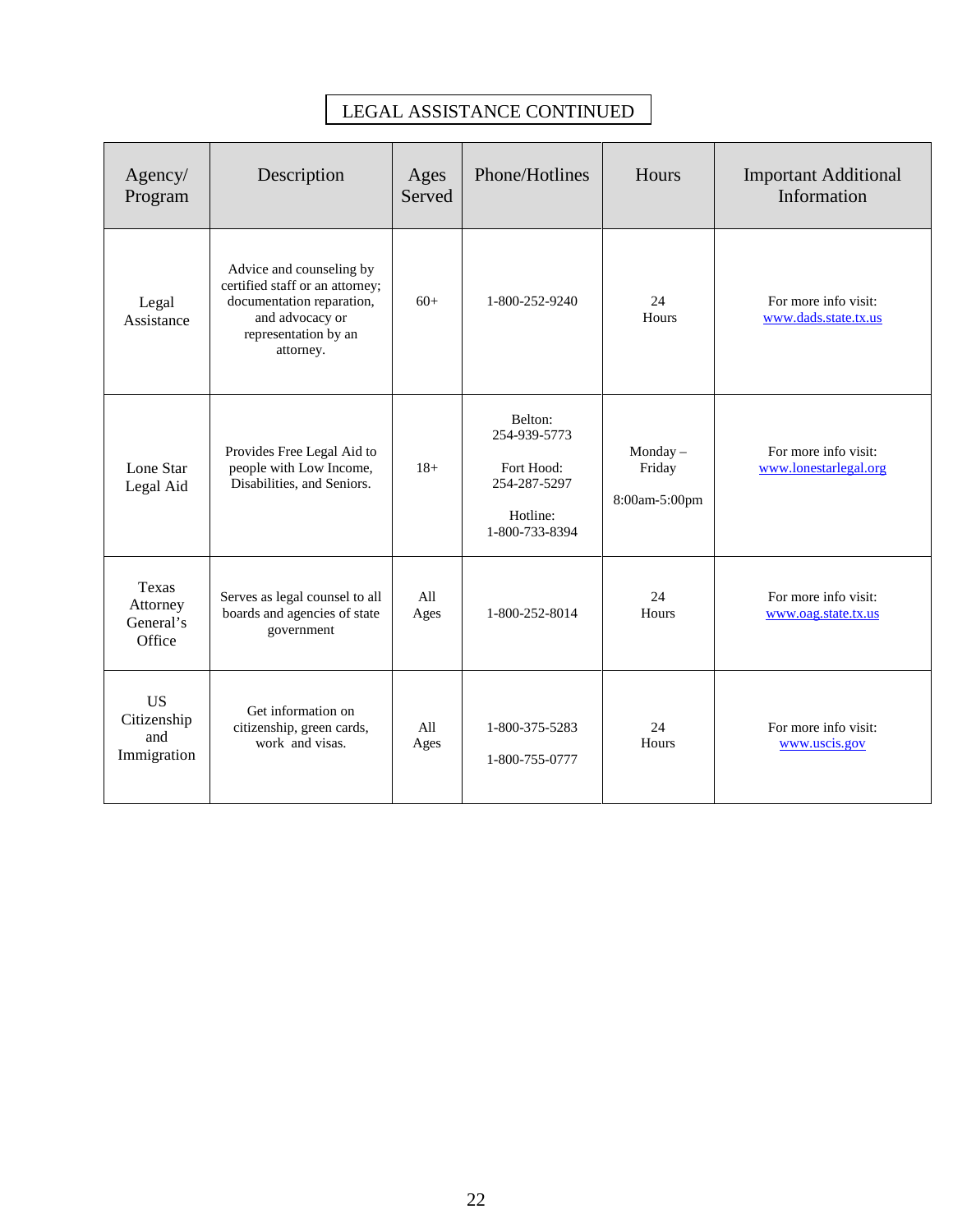# **PREGNANCY AND ADOPTION**

| Agency/<br>Program                                        | Description                                                                                                                                                                                         | Ages<br>Served                                | Phone/Hotlines                                                        | Hours                                 | <b>Important Additional</b><br>Information                              |
|-----------------------------------------------------------|-----------------------------------------------------------------------------------------------------------------------------------------------------------------------------------------------------|-----------------------------------------------|-----------------------------------------------------------------------|---------------------------------------|-------------------------------------------------------------------------|
| Adolescent<br>and Family<br>Counseling<br>Center          | To help each client develop<br>the tools to help themselves.<br>"An Investment in change is<br>an investment in life."                                                                              | All<br>Ages                                   | 254-690-2004                                                          | Monday $-$<br>Friday<br>8:00am-5:00pm | For more info visit:<br>www.adolescentandfamilycounseli<br>ngcenter.org |
| Adoption<br>Coalition of<br>Texas                         | A public/private partnership<br>of nonprofit adoption<br>agencies and CPS working<br>together to find forever<br>families for older children,<br>sibling groups and children<br>with special needs. | All<br>Ages                                   | 512-301-2825                                                          | Monday $-$<br>Friday<br>8:00am-5:00pm | For more info visit:<br>www.adoptioncoalitiontx.org                     |
| Alternatives<br>to Abortion<br>Program                    | Provides low-income<br>pregnant women with<br>pregnancy and parenting<br>information and support.                                                                                                   | All<br>Ages                                   | 1-888-LIFE-AID                                                        | 24<br>Hours                           | For more info visit:<br>www.texaspregnancy.org                          |
| Care Net<br>Pregnancy<br>Center                           | Providing a caring,<br>confidential atmosphere to<br>discuss pregnancy options<br>and sexual health, while<br>respecting each individual                                                            | All<br>Ages                                   | <b>Pregnancy Support</b><br>254-772-8270<br>Hotline<br>1-800-712-HELP | 24<br>Hours<br>Hotline                | For more info visit:<br>www.pregnancycare.org                           |
| <b>CHIP</b><br>Perinatal<br>Program                       | Provides prenatal care for the<br>unborn children of low-<br>income pregnant women that<br>do not qualify for Medicaid.                                                                             | Unborn<br>and/or<br>newly<br>born<br>children | 1-800-647-6558<br><b>Or</b><br>$2 - 1 - 1$                            | 24<br>Hours                           | For more info visit:<br>www.chipmedicaid.org                            |
| <b>Foster Care</b><br>and Adoption<br><b>Inquiry Line</b> | Provides information on how<br>to become a foster or<br>adoptive parent.                                                                                                                            | $18+$                                         | 1-800-233-3405                                                        | Monday $-$<br>Friday<br>8:00am-5:00pm | For more info visit:<br>www.adoptchildren.org                           |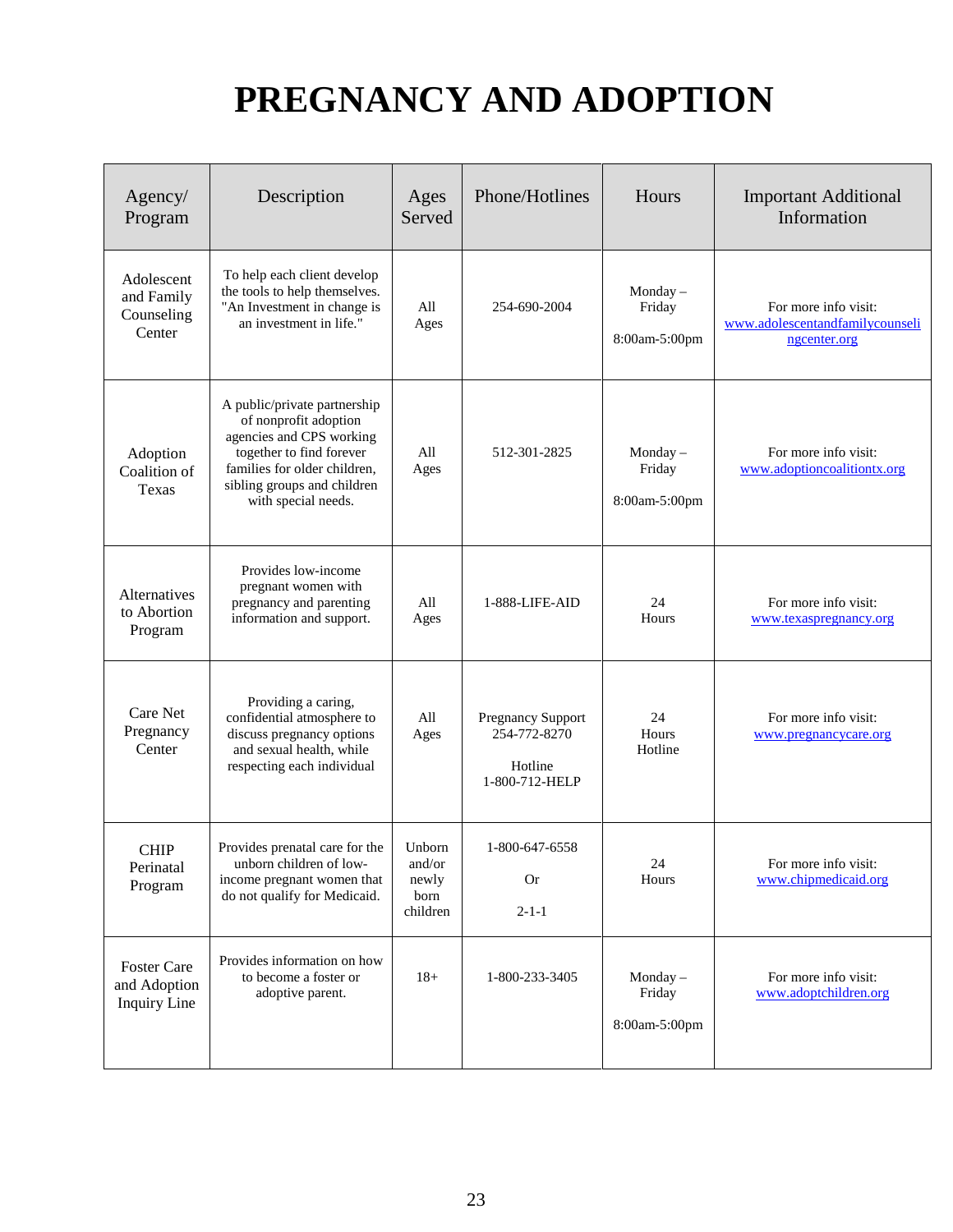#### PREGNANCY AND ADOPTION CONTINUED

| Agency/<br>Program          | Description                                                                    | Ages<br>Served | Phone/Hotlines | Hours                                                                                         | <b>Important Additional</b><br>Information        |
|-----------------------------|--------------------------------------------------------------------------------|----------------|----------------|-----------------------------------------------------------------------------------------------|---------------------------------------------------|
| Hope<br>Pregnancy<br>Center | Cares about your health. We<br>have no financial interest in<br>your decision. | All<br>Ages    | 254-554-3343   | Monday,<br>Wednesday, &<br>Friday: 9:00am-<br>3:00 <sub>pm</sub><br>Tuesday:<br>9:00am-7:00pm | For more info visit:<br>www.hopepc.com            |
| Planned<br>Parenthood       | Quality care through a wide<br>range of services, including<br>birth control.  | All<br>Ages    | 1-800-230-7526 | 24<br>Hours                                                                                   | For more info visit:<br>www.plannedparenthood.org |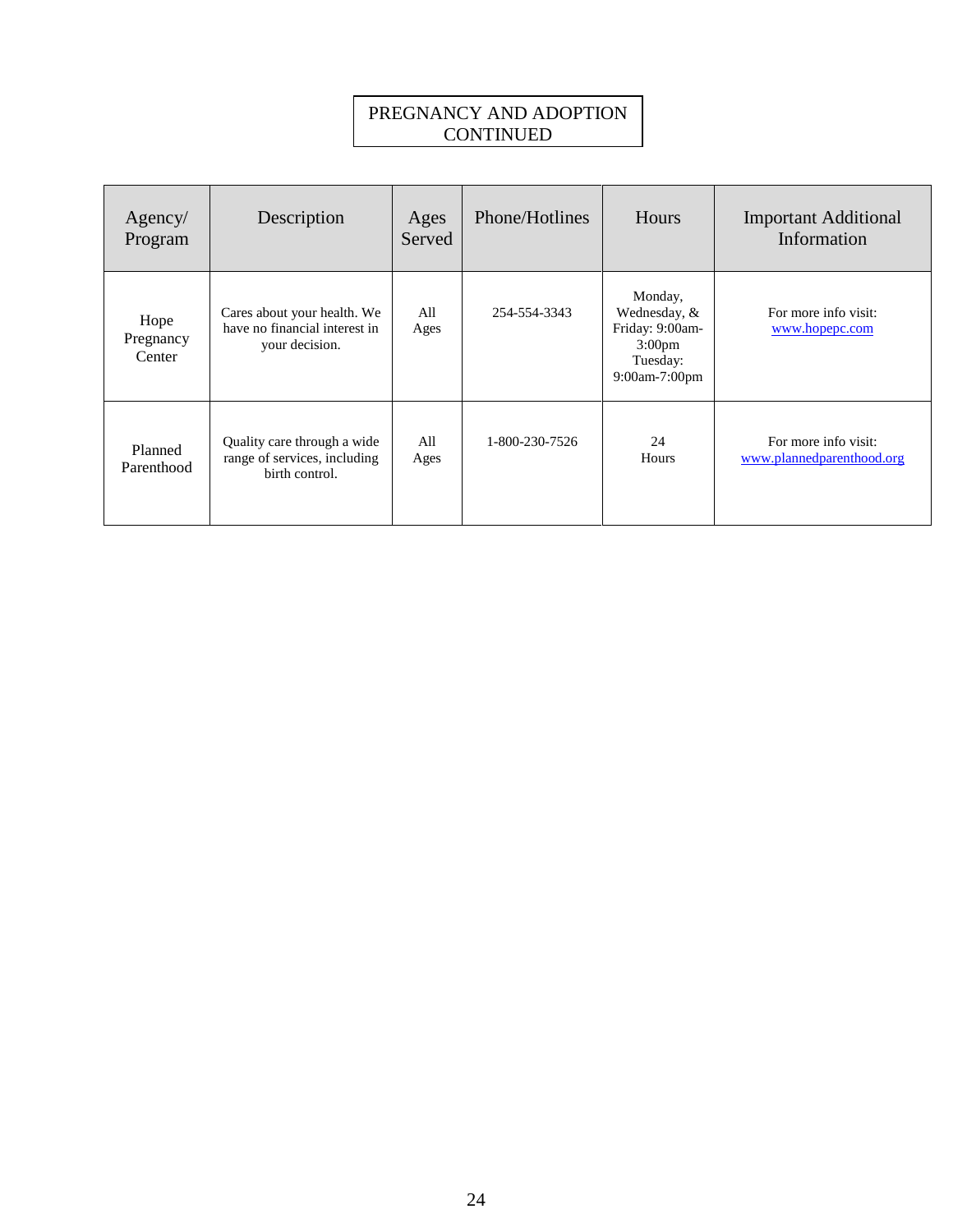### **SENIOR ASSISTANCE**

| Agency/<br>Program                                 | Description                                                                                                                                                         | Ages<br>Served                           | Phone/Hotlines                                        | Hours                  | <b>Important Additional</b><br>Information                                         |
|----------------------------------------------------|---------------------------------------------------------------------------------------------------------------------------------------------------------------------|------------------------------------------|-------------------------------------------------------|------------------------|------------------------------------------------------------------------------------|
| <b>Adult Foster</b><br>Care (AFC)                  | Provides 24 hour living<br>arrangements with<br>supervision in an adult foster<br>home.                                                                             | $18+$                                    | 1-800-458-9858                                        | 24<br>Hours            | Functional Assessment is required.<br>For more info visit:<br>www.dads.state.tx.us |
| Adult<br>Protective<br>Services<br>(APS)           | Responsible for investigation<br>abuse, neglect and<br>exploitation of adults who<br>are elderly or who have<br>disabilities                                        | $65+$<br>18-64<br>(with<br>disabilities) | 1-800-252-5400                                        | 24<br>Hours            | For more info visit:<br>www.txabusehotline.org                                     |
| Area Agency<br>on Aging of<br><b>Central Texas</b> | Serving individuals 60 years<br>of age and older and their<br>caregivers residing in Bell,<br>Coryell, Hamilton,<br>Lampasas, Milam, Mills and<br>San Saba Counties | $60+$                                    | Belton:<br>254-770-2330<br>Hotline:<br>1-800-447-7169 | 24<br>Hours<br>Hotline | For more info visit:<br>www.centexaaa.com                                          |
| Alzheimer's<br>Association                         | Learn about signs,<br>symptoms, stages, diagnosis,<br>treatment and care of<br>Alzheimer's disease and<br>dementia.                                                 | $60+$                                    | 1-800-272-3900                                        | 24<br>Hours<br>Hotline | For more info visit:<br>www.alz.org                                                |
| Chore<br>Maintenance                               | Performing household chores<br>such as heavy cleaning,<br>moving furniture, and yard<br>work.                                                                       | $60+$                                    | 1-800-252-9240                                        | 24<br>Hours            | For more info visit:<br>www.dads.state.tx.us                                       |
| Emergency<br>Response<br>Services<br>(ERS)         | 24-Hour electronic medical<br>emergency call system for<br>disabled adults who live<br>alone.                                                                       | $18+$                                    | 1-800-458-9858                                        | 24<br>Hours            | For more info visit:<br>www.dads.state.tx.us                                       |
| Employment<br>Placement                            | Assisting an older person in<br>obtaining suitable<br>employment.                                                                                                   | $60+$                                    | 1-800-252-9240                                        | 24<br>Hours            | For more info visit:<br>www.dads.state.tx.us                                       |